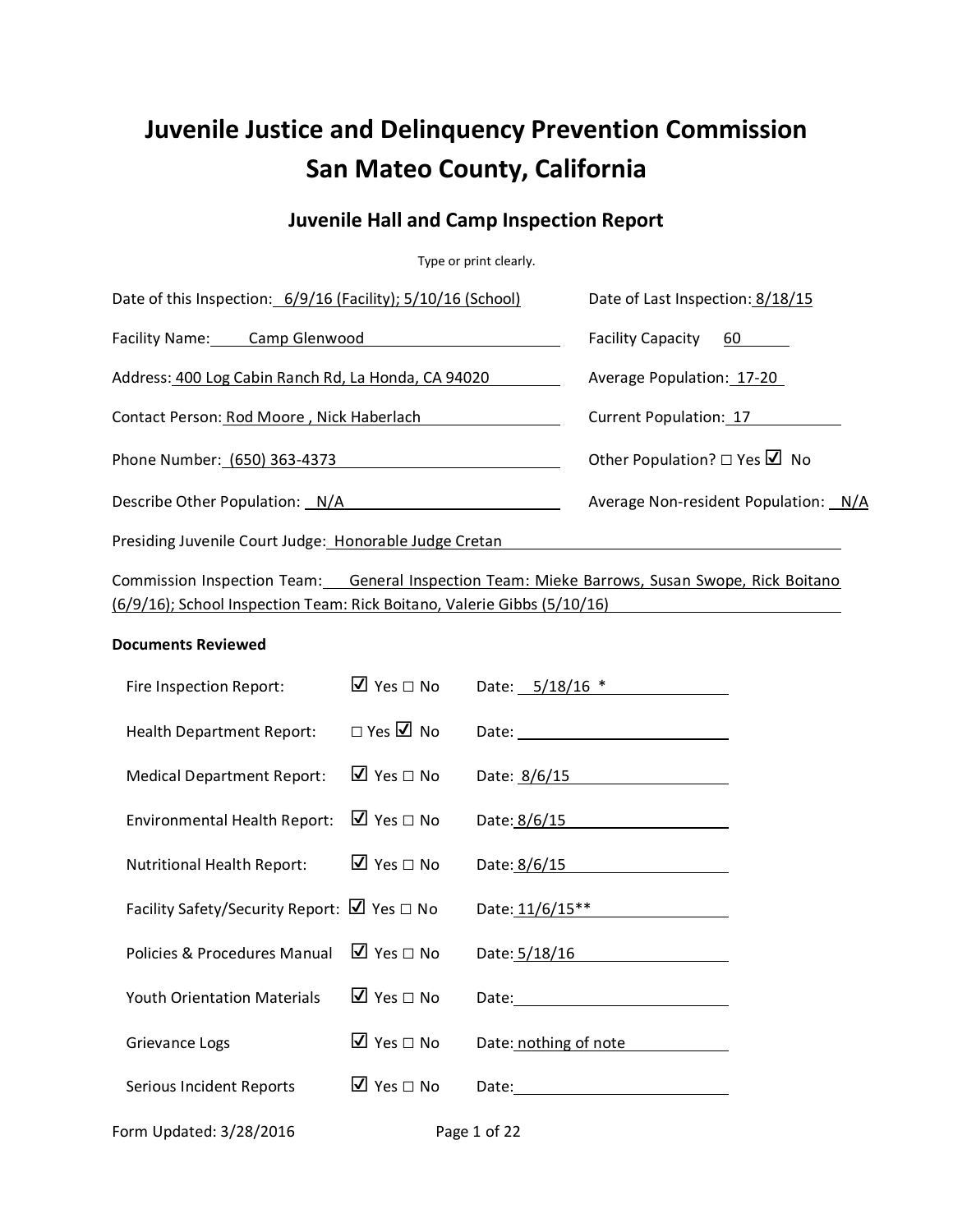Comments: \* everything in fire inspection report fixed except for fire extinguisher bracket which is scheduled to be fixed the week of 6/13/16. Bracket fixed as of 9/6/16.

\*\*recommended guardrail and reflective markings for road; pavement repairs. Staff reported that guardrail would make it impossible for some trucks to get through. \_

### **Persons Interviewed**

☑ Youth  $\square$  Superintendent – n/a □ Medical Staff – not available  $\boxtimes$  School Staff – see school report ☑ Supervisor ☑ Youth Supervisor/Counselor □ Food Services Staff □ Other:

## **General Information**

Does the facility house minors under Section 601 of the Welfare & Institutions Code (status offenses)? □ Yes ☑ No

If "Yes", are these minors separated from those minors classified under Section 602 of the Welfare and Institutions Code (juvenile delinquency)?  $\Box$  Yes  $\Box$  No If "Yes", explain: N/A

Has the facility exceeded capacity since last inspection? (Section 1343)  $\Box$  Yes  $\Box$  No If "Yes", explain (by how many, for how long, was BSCC notified if longer than 15 calendar days in a month):

Fire Department Pre-Plan for Emergencies (Section 1325): □ Yes □ No Date of Last Drill:

| Staff Pre-Plan for Emergencies (Section 1327): $\boxtimes$ Yes $\Box$ No Date of Last Drill: 5/21/16 – monthly |  |
|----------------------------------------------------------------------------------------------------------------|--|
| drills are documented.                                                                                         |  |

Since Last Inspection Number of Suicides: 0 Number of Suicide Attempts: 0 Number of Escapes: 2 Number of Escape Attempts: 0

Number of Deaths: 0 Number of Serious Injuries: 0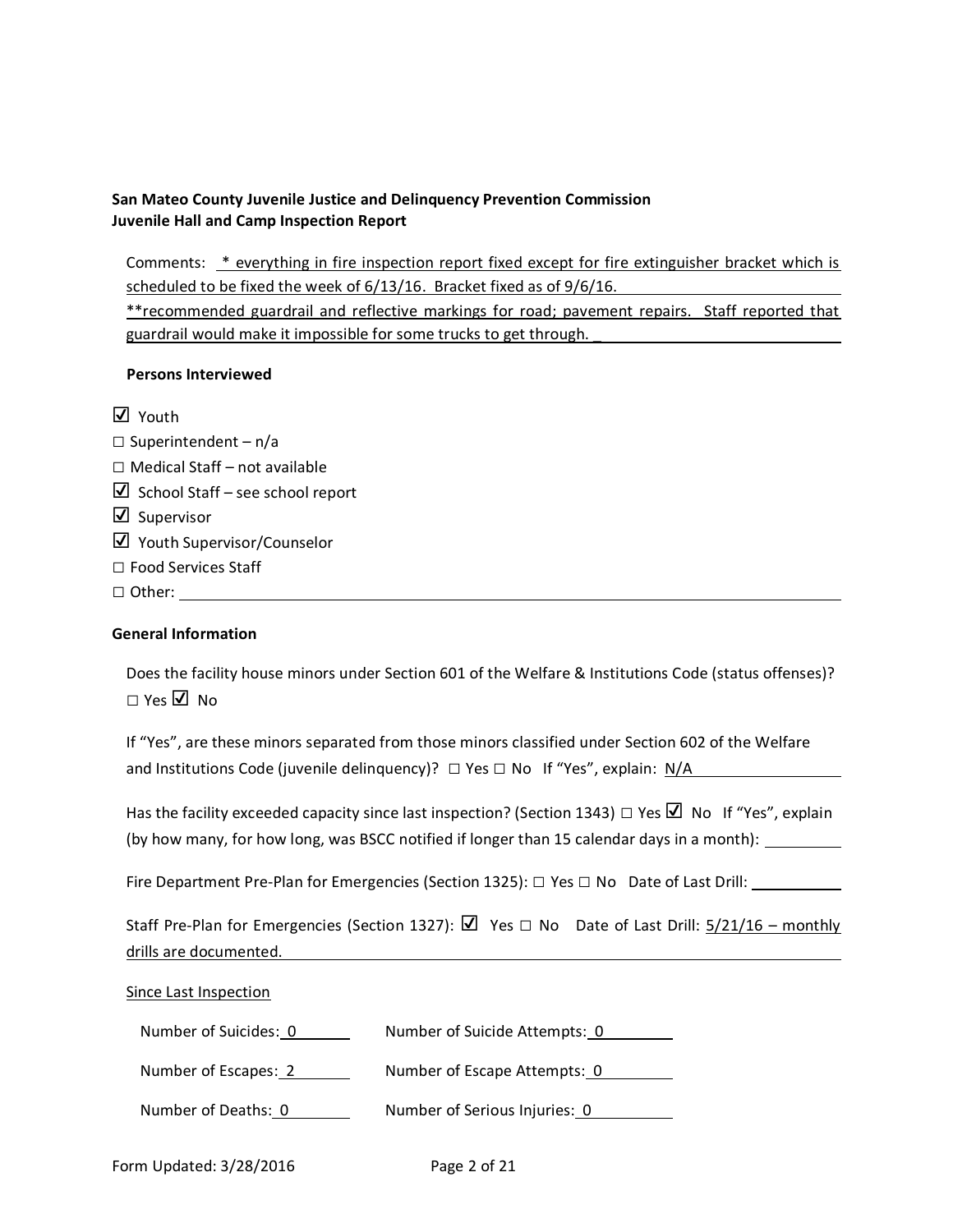Comments: Escapees were found and returned either to Glenwood or YSC

#### **Staffing (Section 1321, 1328)**

Staff to youth ratio: Awake (at least 1:10): 1:15 (ratio is 1:15 for camps) Sleeping (at least 1:30): 2:17 (usually 4 to 5 staff with 17 youth)

How, when and how frequently are safety checks conducted? (Section 1328) (There should be direct visual observation of youth at least every 15 minutes during hours when youth are asleep or when youth are in their rooms, confined in holding cells or confined to their bed in a dormitory): Every 15 minutes - 24 hours a day, 7 days a week.

How is staff backup handled during grave-yard shift? Sheriff's department and YSC provide backup. They are going to add a 3<sup>rd</sup> graveyard shift staff member.

Language support provided in: English, Spanish

Describe general staff and youth interactions: The staff and youth interactions we saw were positive.

Describe the diversity (ethnicity, language, gender) of staff: Gender: 2 female staff, 18 male staff; 4 females on weekly basis. Ethnicity: Filipino, Tongan, Latino, white, African-American

Describe training of staff (Section 1322): Juvenile Core Training (160 hours) ; 40 hours break-in training; defensive tactics; CPR; PRIA training; mandated reporter training; Juvenile Care; Trauma-informed care. Ongoing education of a minimum of 24 hours per year. \_

Does staff have access to a written Policy and Procedures manual?  $\Box$  Yes  $\Box$  No If "No", explain:

If "Yes", does it meet the requirements of Section 1324? Ø Yes □ No

Staffing Summary and Comments:

#### **Conditions of Grounds and Building Exterior**

Lawns: **☑** Acceptable □ Unacceptable: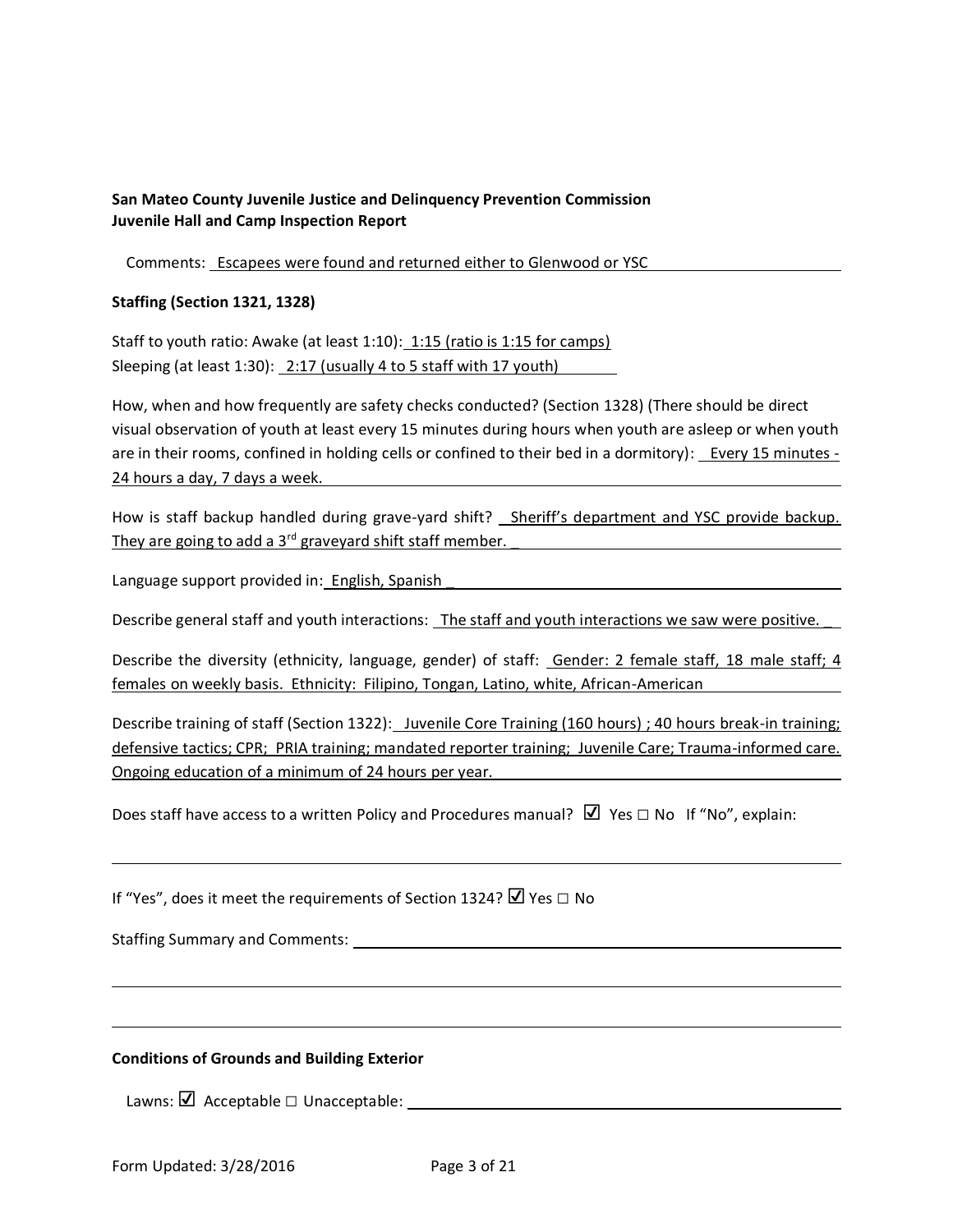| Paint: $\Box$ Acceptable $\Box$ Unacceptable: The buildings were painted recently. The County at the time<br>of inspection, the County was scheduled to paint the walkways and insert new supporting columns in<br>the next couple of months. That work has been completed |  |  |  |  |  |
|----------------------------------------------------------------------------------------------------------------------------------------------------------------------------------------------------------------------------------------------------------------------------|--|--|--|--|--|
|                                                                                                                                                                                                                                                                            |  |  |  |  |  |
|                                                                                                                                                                                                                                                                            |  |  |  |  |  |
|                                                                                                                                                                                                                                                                            |  |  |  |  |  |
|                                                                                                                                                                                                                                                                            |  |  |  |  |  |
|                                                                                                                                                                                                                                                                            |  |  |  |  |  |
|                                                                                                                                                                                                                                                                            |  |  |  |  |  |
|                                                                                                                                                                                                                                                                            |  |  |  |  |  |
| <b>Condition of Interior of Building</b>                                                                                                                                                                                                                                   |  |  |  |  |  |
|                                                                                                                                                                                                                                                                            |  |  |  |  |  |
|                                                                                                                                                                                                                                                                            |  |  |  |  |  |
|                                                                                                                                                                                                                                                                            |  |  |  |  |  |
|                                                                                                                                                                                                                                                                            |  |  |  |  |  |
|                                                                                                                                                                                                                                                                            |  |  |  |  |  |
|                                                                                                                                                                                                                                                                            |  |  |  |  |  |
|                                                                                                                                                                                                                                                                            |  |  |  |  |  |
| Describe storage of Cleaning Fluids/Chemicals: kept in locked closets in the admin and rec. buildings                                                                                                                                                                      |  |  |  |  |  |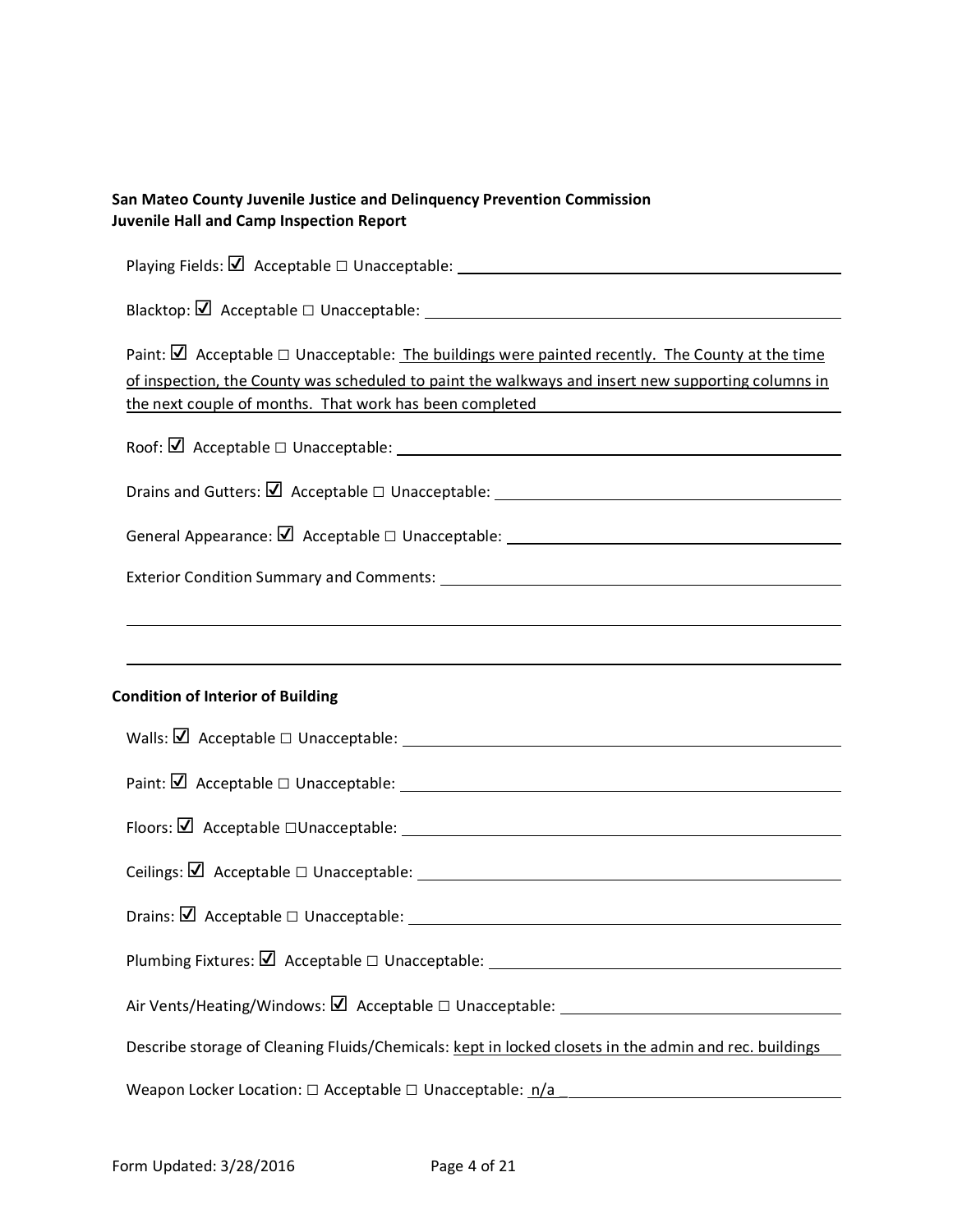| San Mateo County Juvenile Justice and Delinquency Prevention Commission<br>Juvenile Hall and Camp Inspection Report                                                                                                                                                                                                                                                                                  |  |  |  |  |
|------------------------------------------------------------------------------------------------------------------------------------------------------------------------------------------------------------------------------------------------------------------------------------------------------------------------------------------------------------------------------------------------------|--|--|--|--|
|                                                                                                                                                                                                                                                                                                                                                                                                      |  |  |  |  |
|                                                                                                                                                                                                                                                                                                                                                                                                      |  |  |  |  |
| Are Art, Books, Personal Items Allowed in Rooms: $\boxtimes$ Yes $\Box$ No Explain policy: They can have<br>notebooks and up to 6 pencils. They do not allow books or drawings that are promoting a lifestyle<br>that is criminally based. They screen the books and drawings to make sure they are supporting the<br>environment they work to foster at camp and endorse healthy lifestyle choices. |  |  |  |  |
| Court Holding Area (access to water and toilet?): $\Box$ Acceptable $\Box$ Unacceptable: $\Box/a$                                                                                                                                                                                                                                                                                                    |  |  |  |  |
| Is there graffiti present: $\Box$ Yes $\Box$ No                                                                                                                                                                                                                                                                                                                                                      |  |  |  |  |
| Bedding $\boxtimes$ Acceptable $\Box$ Unacceptable: <u>Extra blankets are available as needed.</u>                                                                                                                                                                                                                                                                                                   |  |  |  |  |
| Are clean sheets provided at least once a week? $\Box$ Yes $\Box$ No                                                                                                                                                                                                                                                                                                                                 |  |  |  |  |
| Does each bed have a mattress, pillow, sheets and a blanket? $\Box$ Yes $\Box$ No                                                                                                                                                                                                                                                                                                                    |  |  |  |  |
| Are there ample blankets: $\Box$ Yes $\Box$ No                                                                                                                                                                                                                                                                                                                                                       |  |  |  |  |
|                                                                                                                                                                                                                                                                                                                                                                                                      |  |  |  |  |
|                                                                                                                                                                                                                                                                                                                                                                                                      |  |  |  |  |
|                                                                                                                                                                                                                                                                                                                                                                                                      |  |  |  |  |
| Are Hallways Clear? $\Box$ Yes $\Box$ No                                                                                                                                                                                                                                                                                                                                                             |  |  |  |  |
|                                                                                                                                                                                                                                                                                                                                                                                                      |  |  |  |  |
| Interior Condition Summary and Comments: Cleaning fluids are in locked closets in the administration                                                                                                                                                                                                                                                                                                 |  |  |  |  |

#### **Intake and Release Procedures**

Are there written policies on classification of youth for the purpose of determining housing placement in the facility? (Section 1352): □ Yes □ No

and the recreation buildings. Extra blankets are available if youth need them.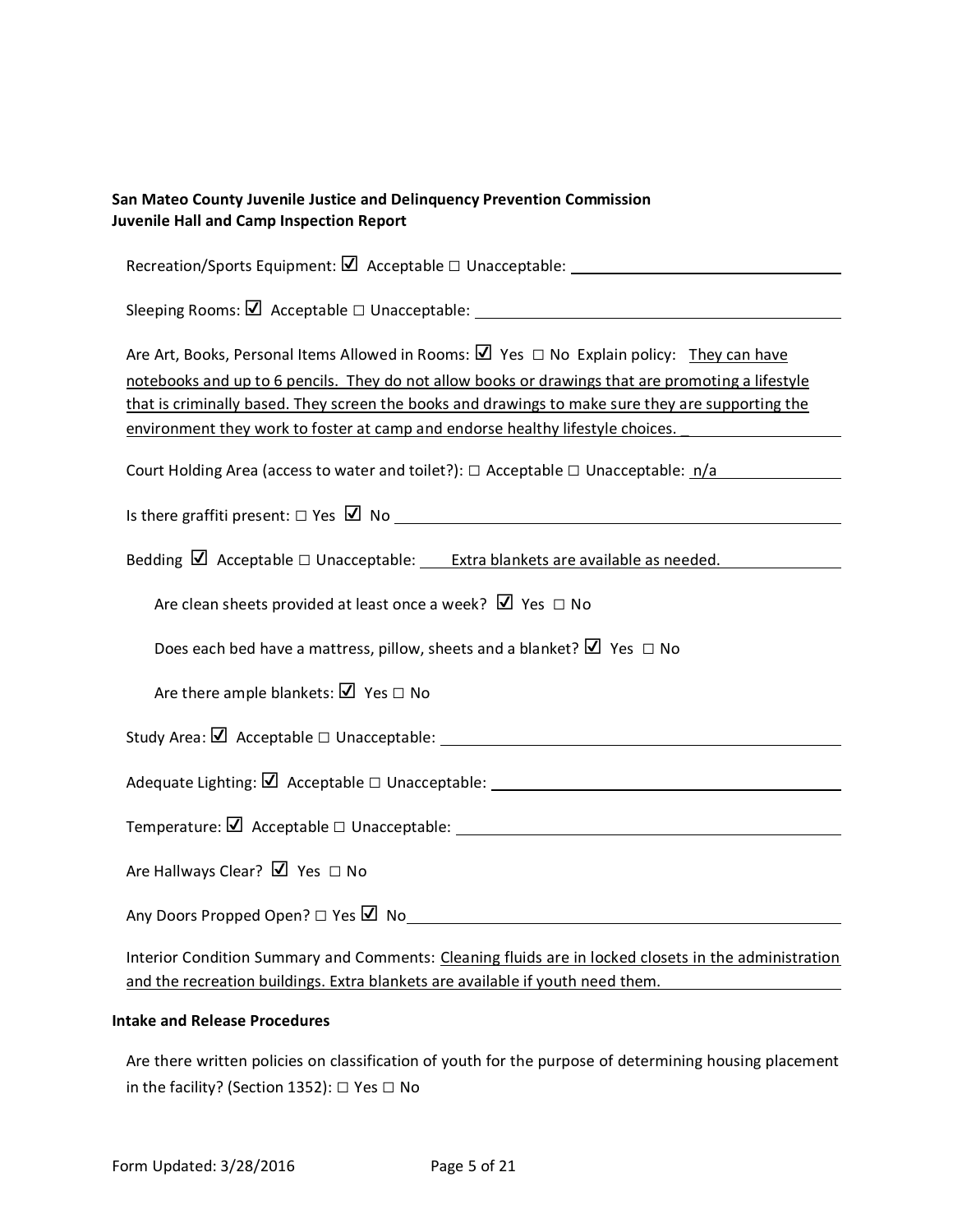Explain: Youth are housed by age and stature (size). Sometimes housed by gang affiliation.

Are there written policies for release of youth from custody? (Section 1351):  $\Box$  Yes  $\Box$  No

Explain: The contract of the contract of the contract of the contract of the contract of the contract of the contract of the contract of the contract of the contract of the contract of the contract of the contract of the c

Are there written policies for addressing the separation of youth? (Section 1354)  $\Box$  Yes  $\Box$  No

Explain:

Are youth held for more than 30 days provided an assessment and plan? (Section 1355)  $\Box$  Yes  $\Box$  No

Explain: All youth go through the Glenwood program. PO assigns programs. Staff prepares the plan. The Court approves the plan.

Are there written policies ensuring the availability of counseling and casework for all youth? (Section 1356)  $\Box$  Yes  $\Box$  No

Explain: The contract of the contract of the contract of the contract of the contract of the contract of the contract of the contract of the contract of the contract of the contract of the contract of the contract of the c

### **Orientation of Youth (Section 1353)**

Are youth oriented to the rules and procedures?  $\Box$  Yes  $\Box$  No

Explain how: On intake, staff will sit with youth and explain the rules. They have the youth initial and sign them as well. They are discussed at meals and reminders are given during the day as needed.

Are rules and grievance procedures posted?  $\Box$  Yes  $\Box$  No

Explain where: Rules are posted in the units.

What is in place to ensure that these rules and procedures are understood by youth? Rules are posted. They talk about rules/procedures at mealtimes.

Interviewed Youth: ☑ Yes □ No Details:

We spoke to 5 youth at length in a group meeting.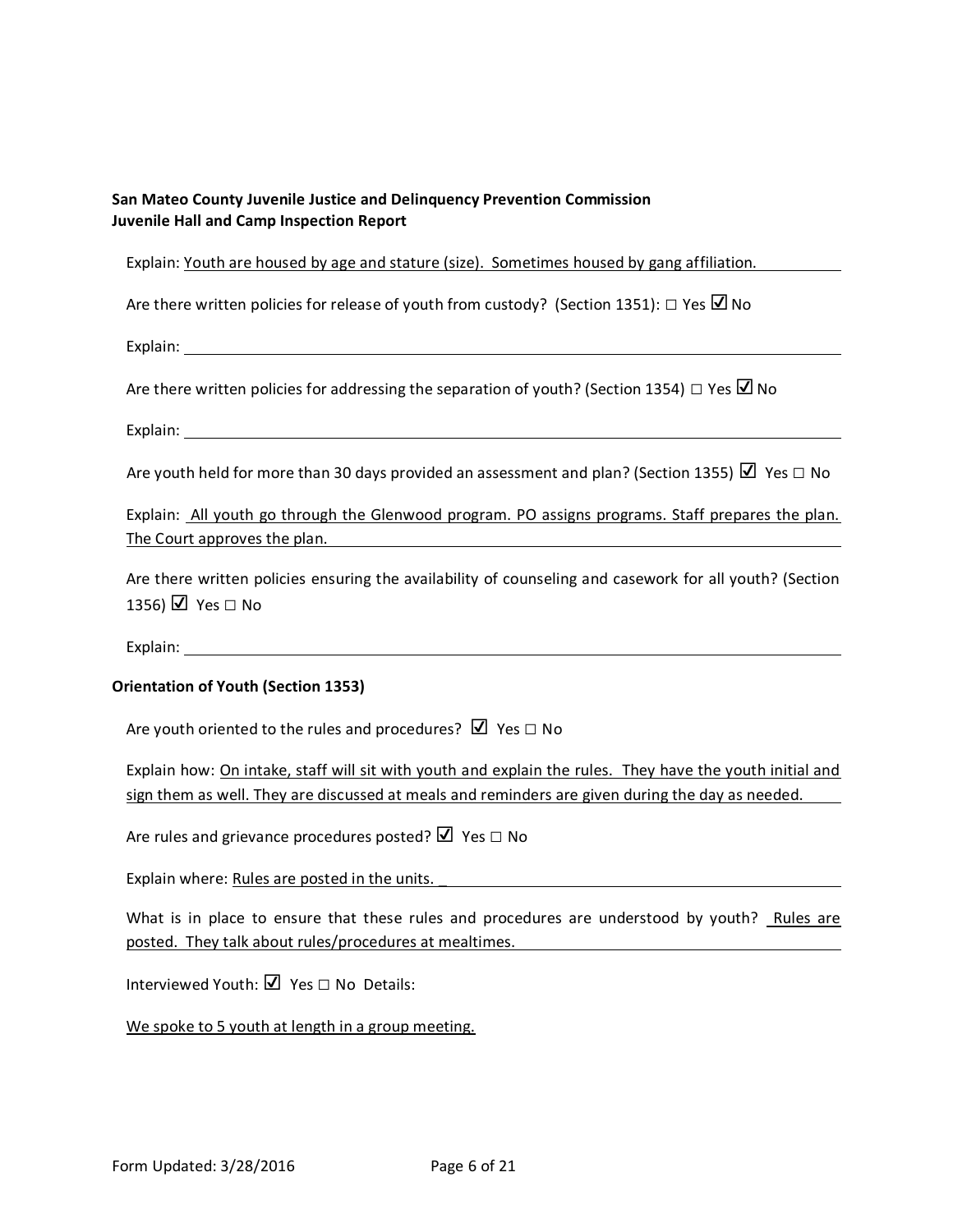They would like to see more sports and more cardio – they mentioned that they used to have morning workouts but don't anymore. Would also like more time to practice sports and focus on individual skills. \_

The young men mentioned wanting more 1:1 help in school (more tutoring). Right now they are only tutored for math and they wanted tutoring in English and other subjects. They said that for Special Education they only were only pulled out of class once a week (where at the hall they were pulled out every day). We later spoke to staff who reported that special education is now incorporated into their regular classroom day so that students are no longer pulled out of class as often. The youth also reported that they all do the same work, regardless of ability or level. One youth wanted more nonfiction in English as well as more information about current events, state history and Latino studies.

The youth felt that there was more restriction at Glenwood than at YSC on what books they could have. One young man wanted to bring the Art of War but was not allowed to have it. They requested more access to the books in the resource room. They need more books in the library and suggested that one of the KPs could be the librarian. They would also like to do study hall in the resource room and to be able to use computers for research. The JJDPC followed up with Glenwood staff on book restrictions and we were told that "We don't allow books that are sexually explicit or that are gang related. There are very few books we don't allow." In further follow up, one member of staff said "I know that if a youth wants to read a book and it has some questionable material I will say turn in a book report on it and I will give them a treat if they do. I want them to read it and learn and discuss. Rather than reading and just filling their head with violence and crime." This sounds like a reasonable approach and we recommend that something like this be adopted as policy if it is not already.

Drawing: One youth was frustrated that he could not draw more – he said he was very restricted because of gang issues and he wanted more freedom of expression. He said that to staff, everything is gang-related. He would like an art program to develop skills. We followed up with staff who said "We have a pretty good idea about it when they put 4 stars in the sky or 3 lines on a car what they are doing. We encourage drawing but they try to put their symbols in different ways. Having a discussion is the best way to have them explain the meanings of things and if it makes sense we allow it. The problem is that some youth want to be able to draw the Huega Bird and say it's not gang related when in all my years of experience that is a known symbol for the Norteno street gang."

There were several complaints about the soap and toiletries. One young man said he was not allowed to have his special acne soap and said that the soap at Glenwood gives him acne. Another had acne that looked bad enough to cause scarring. He ran out of his acne medication and it took a while to get more. It was unclear to us if this was a planning problem on his part or something else. They said there is a process for approving toiletries from home but that staff doesn't often say yes. A member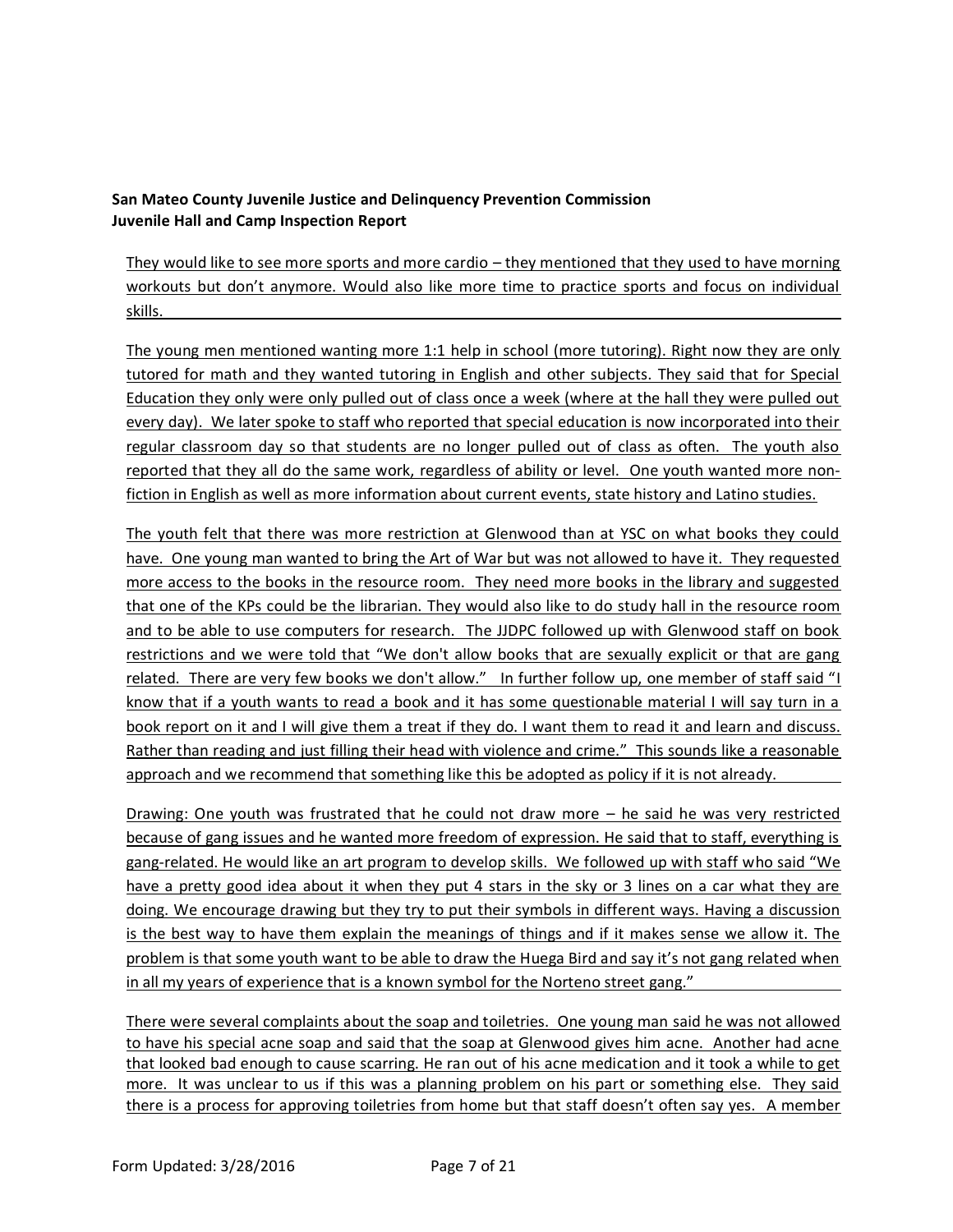of our inspection team followed up with staff. They said that if there is any kind of prescribed medication, it is not a problem. The soap would be held in unit and given to the youth for him to use. They don't generally let them bring own soap (neutogena) to ensure that things are not altered. They also said that filled prescriptions are brought in by family

YSC Medical: The youth said that there have been times when the staff takes them over to YSC for medical but they did not get services because YSC said they did not have an appointment. They expressed frustration at missing school for nothing. One youth said that he was at YSC for 3 days – and missed school for that time. Nurses used to come twice a week but now the nurse only comes once a week. We discussed this with Glenwood staff and they said that they are often told of appointments the day or week before and they transport them up to the YSC when they are supposed to be there. They leave a camp at 7:45 to ensure that they are there on time, but YSC medical staff does not arrive until 9am. If the dentist calls in sick, for example, the youth may already be at YSC. They leave early so they can be the first ones the doctor/dentist sees before the rest of the YSC sees them.

The youth complained that they have too much time sleeping  $-$  9:15am lights out (though they can read until 10pm) and then wakeup at 7:45am during the week and 8:30am on weekends. If they wake up early, they said they cannot read or do anything else. They also complained that the morning was rushed as they had only 15 minutes to get ready. We asked Glenwood about this and they said that they are planning on bringing back morning exercise when they implement the new camp program. This would increase their exercise time and reduce their sleeping time.

Youth reported getting one 5 minute phone call a week. At the Hall, they got two. According to staff, youth get one phone call per week and staff are allowed to give kids phone calls to the youth any day of the week as needed. Upon further followup, staff reported that youth get two phone calls per week.

The youth expressed a preference (which they said applied to many of the youth at camp) for talking to female mental health clinicians. They were less comfortable talking to male clinicians. Any changes to this would need to be handled by BHRS.

They complained about the new socks – said they are loose with holes in them. Staff reported that they tell the boys to throw out socks and other clothing that has holes and regularly add new clothing into their stock.

## **Meals/Nutrition (Sections 1460-1467)**

Kitchen (Section 1466: clean, knives and chemicals locked): ☑ Acceptable □ Unacceptable: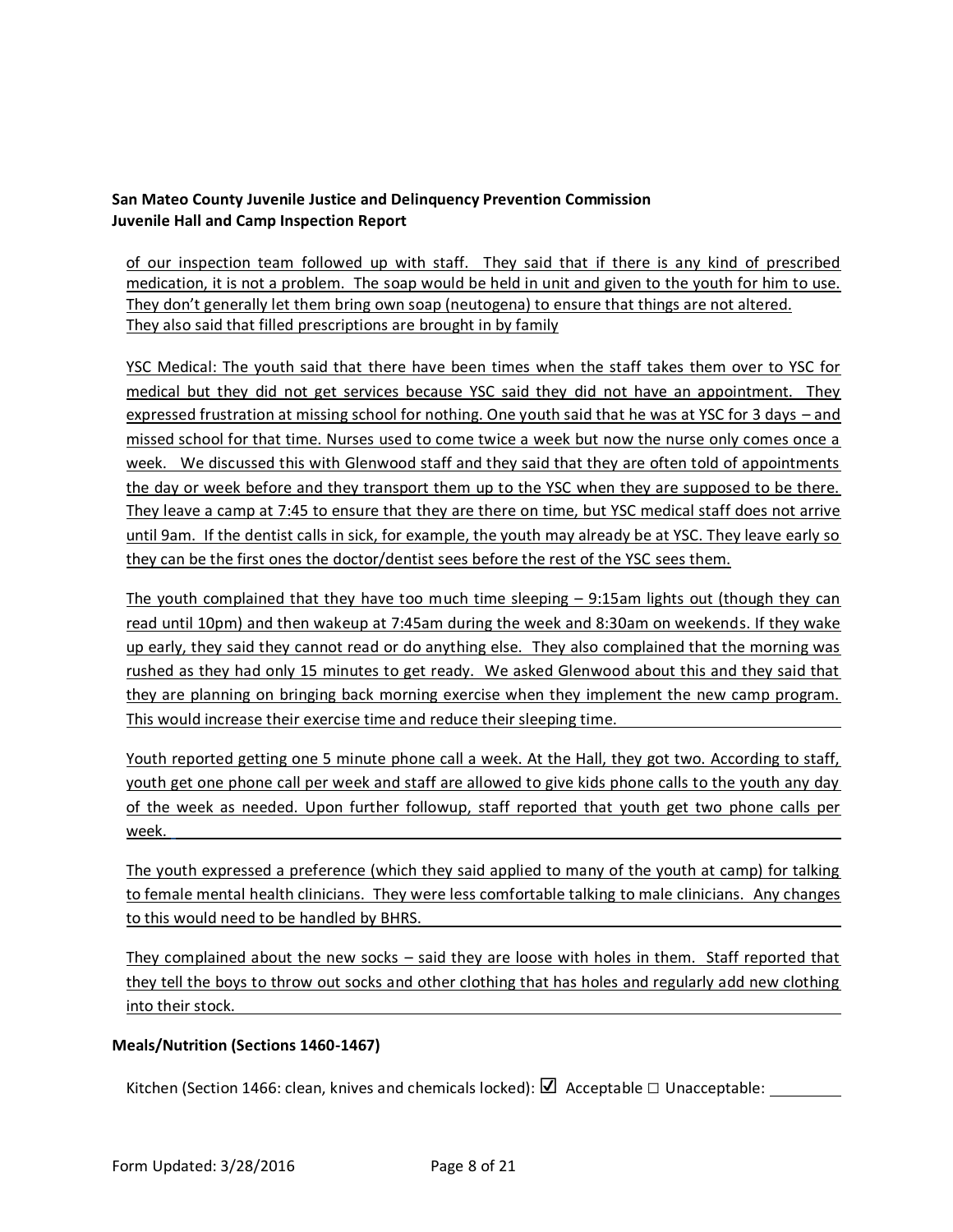Are there youth working in the kitchen?  $\Box$  Yes  $\Box$  No How many youth? 1 in Culinary Arts program; several doing KP clean up

Have the youth working in the kitchen been trained? (Section 1467):  $\Box$  Yes  $\Box$  No

Details: There is an 8-week culinary arts program where one youth works closely with the cook. There is also another 2-week program (held when there is a school break) where 4-5 youth work with a chef who comes to camp. At the end of both programs, the youth receive a food-handling certificate.

How are meals served? Details: Family style. \_

Are youth permitted to converse during meals?  $\boxtimes$  Yes  $\Box$  No Details:

Are staff present and supervising during meals?  $\boxtimes$  Yes  $\Box$  No Details:

Are weekly menus posted?  $\Box$  Yes  $\Box$  No Where and how: In the sections and in the kitchen

Are servings ample, nutritious, appetizing (Section 1461)?  $\Box$  Yes  $\Box$  No Details: Youth were able to eat as much as they wished.

Vulnerable youth protected from having food taken from them?  $\Box$  Yes  $\Box$  No Details:

Length of time allowed to eat (should be at least 20 minutes)?: about 30 minutes

Mealtimes (no more than 14 hours between meals without a snack)

Breakfast: 8am Lunch: 12 noon Dinner: 5pm

later on weekends 8:30 breakfast, 12:30 lunch and 5 pm dinner; snacks after dinner around 8pm

Meals/Nutrition Summary and Comments: Youth interviewed said that they are fed good food. The meal we had was very good--ribs, macaroni salad, grilled fresh vegetables, collard greens with bacon and a chocolate chip cookie with ice cream for dessert. It was chosen and prepared by the young man in the culinary program as his graduation.

### **Personal Appearance of Youth**

Overall appearance:  $\Box$  Acceptable  $\Box$  Unacceptable:

Showers (Section 1468: daily, privacy, supervised):  $\Box$  Acceptable  $\Box$  Unacceptable: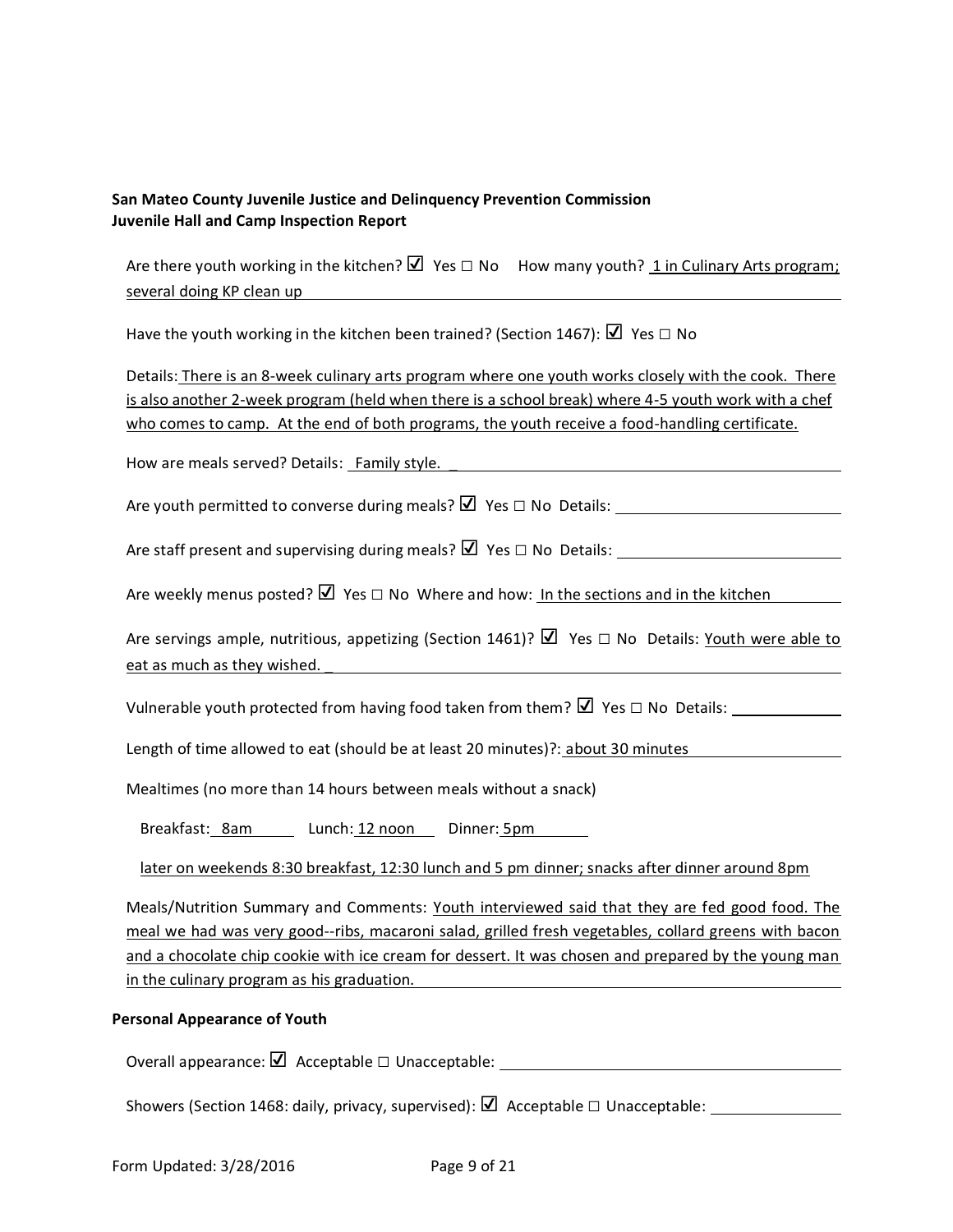Condition of clothing (Section 1480-1482: clean, fit, etc.):  $\Box$  Acceptable  $\Box$  Unacceptable:

Clothing appropriate to current weather:  $\Box$  Acceptable  $\Box$  Unacceptable:

Youth Appearance Summary and Comments: Youth would like a real barber. They say staff gives them their haircuts and sometimes cuts them. Staff confirmed that they are not professional barbers and if a youth moves suddenly, they can get nicked.

#### **Programs (Sections 1370-1378)**

At least 3 hours of recreation, programs and exercise during the week including at least 1 hour of large muscle activity and one hour of daily access to unscheduled activities (such as reading, television, radio, music, video and games)?  $\Box$  Yes  $\Box$  No

At least 5 hours of recreation, programs and exercise on Saturday, Sunday and other non-school days including at least 1 hour of large muscle activity and one hour of daily access to unscheduled activities (such as reading, television, radio, music, video and games)?  $\Box$  Yes  $\Box$  No They have 2 to 3 hours LMA, free time to watch TV or listen to music.

The youth interviewed said that they would like more workout time, more sports, running, hiking, field trips with staff. Camp Sweeney has a serious sports program. They would like daily practice so they can be more competitive. Overall, they felt that Glenwood has a good program.

Access to Religious Services (Section 1372):  $\Box$  Acceptable  $\Box$  Unacceptable

Describe Services and Process: Church service on most Sundays (3x month non-denominational; 1x month Catholic); Thursday bible study

Are youth who do not want to attend religious services offered an alternative?  $\Box$  Yes  $\Box$  No

Describe Alternative: quiet time

Volunteer Program: ☑ Yes □ No

Describe: Youth participate in Habitat for Humanity, YMCA Jones Gulch Camp trail clearing, La Honda Fire Dept, La Honda Elementary, beach cleanups. Volunteer tutors come in on Wednesday nights.

Family Reunification Planning: ☑ Yes □ No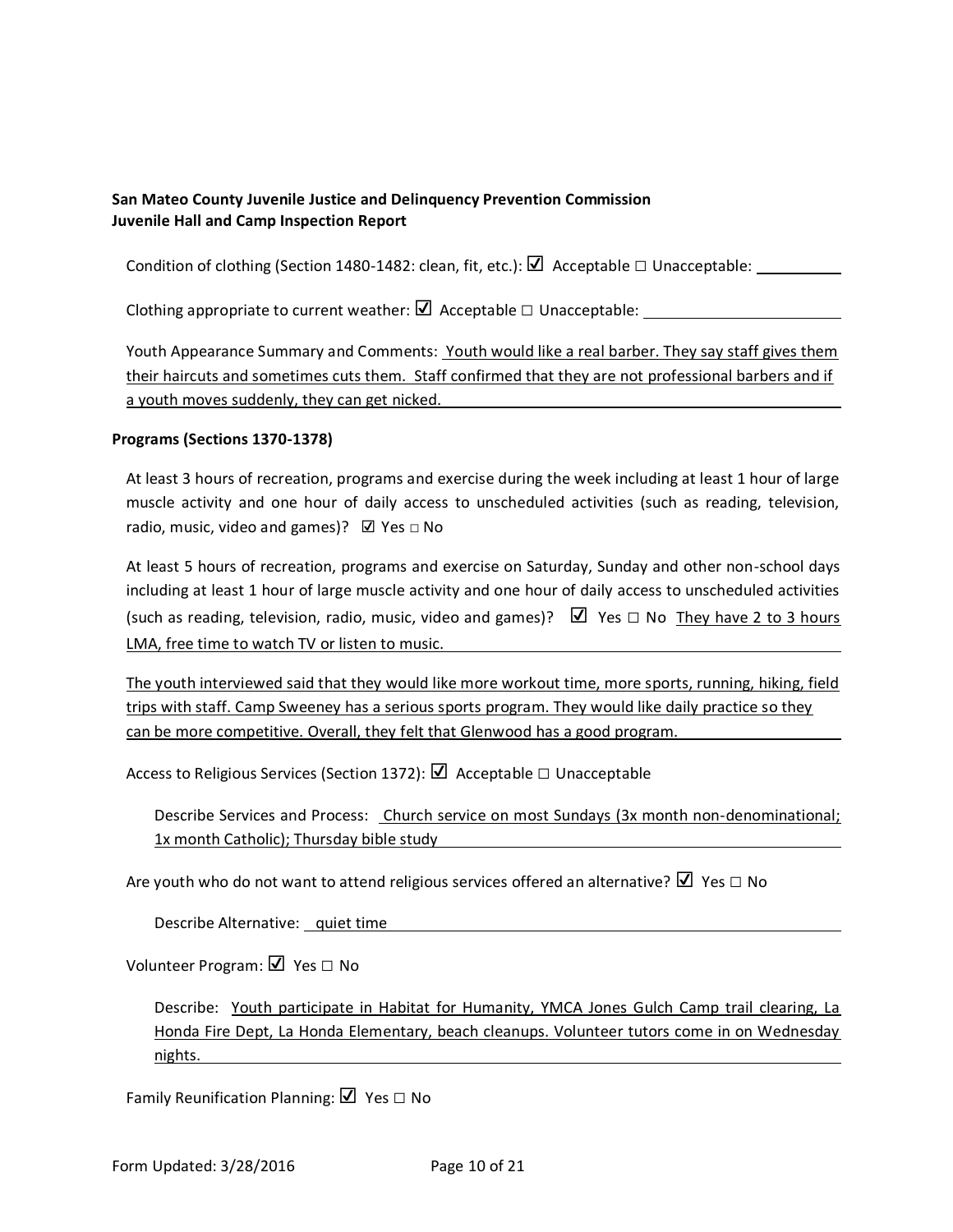Describe: Family visiting on Sundays; Glenwood family nights; required family therapy before home pass.

Substance Abuse Counseling: Ø Yes □ No

Describe: Star Vista provides group and individual counseling as well as a drug and alcohol class.

Other Counseling Services: □ Yes □ No

Describe:

Victim Awareness Classes: □ Yes ■ No

Describe:

Gang Awareness Classes: ☑ Yes □ No

Details: The contract of the contract of the contract of the contract of the contract of the contract of the contract of the contract of the contract of the contract of the contract of the contract of the contract of the c

Sexual Harassment Classes: □ Yes ■ No

Details: when the contract of the contract of the contract of the contract of the contract of the contract of the contract of the contract of the contract of the contract of the contract of the contract of the contract of

Parenting Classes: Ø Yes □ No

Details: They hold parenting classes when they have a father at the camp. It's sporadic.

Vocational Classes: V Yes □ No

Details: They will begin offering Paxton Patterson courses (teaching various trade skills) in the fall. They were taught during school before, but will now offer them in the evenings so they don't interfere with school. \_

Work Program: Ø Yes □ No

Describe: Culinary Arts Program allows youth to earn a food handling certificate – the chef that works with them will help them find work at Safeway. They also do work detail at Glenwood (clearing brush, cleaning units).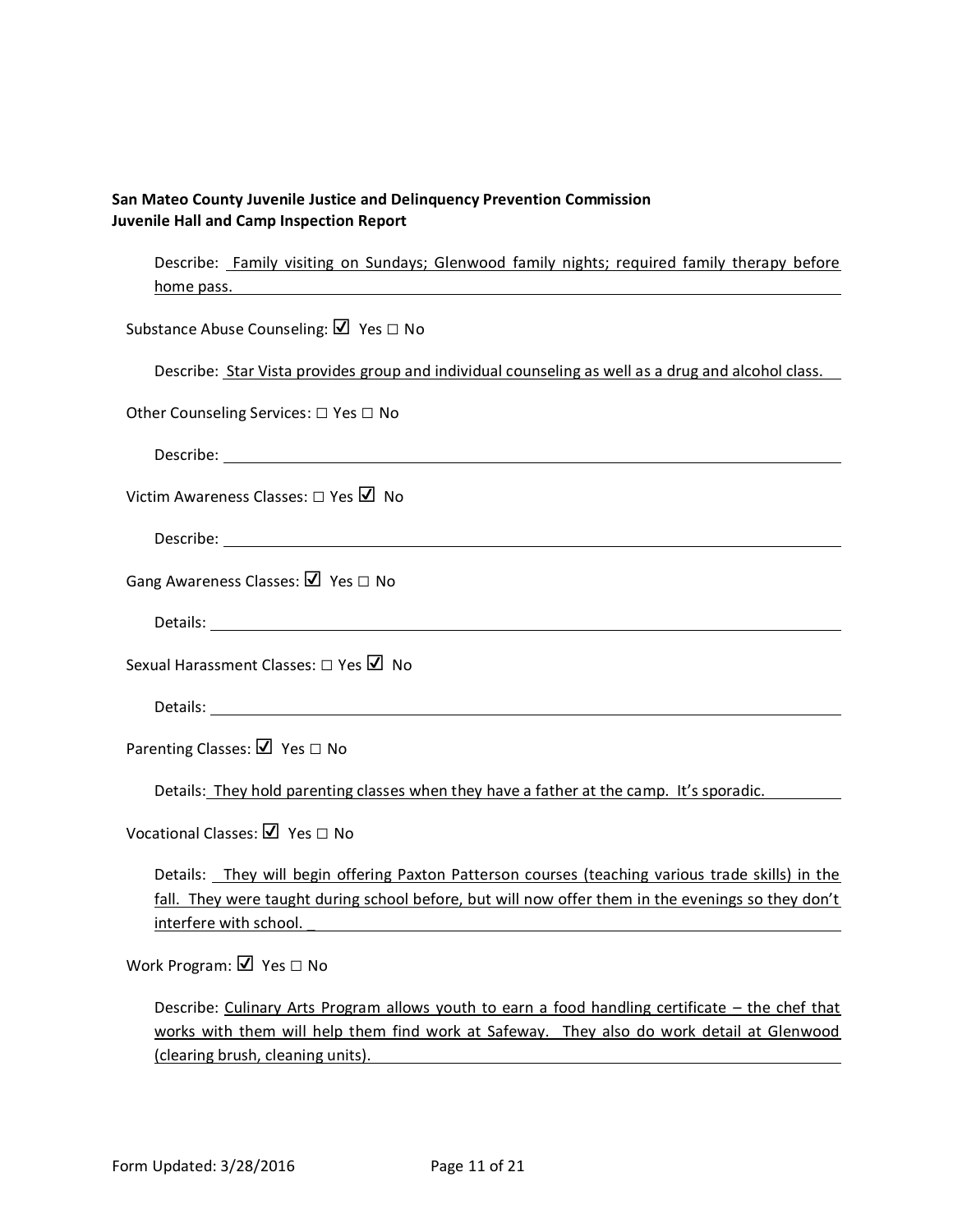Other Social Awareness Programs (Section 1378): Each One Reach One (HIV awareness, gang awareness, life skills, getting a job) ; Art of Yoga; Etiquette classes; Meditation/mind-body awareness, Fresh Lifelines for Youth (law related education).

Under what circumstances can programming be suspended? Happens rarely. Would happen if there was significant gang tension with likelihood of violence among multiple youth.

How many days since last inspection has programming as a whole been suspended? Staff reported 4 to 5 days. Typically only happens when a fight or AWOL occurs. The program will be shut down until the situation is controlled. \_

Comments: Staff report that about 90% of youth at camp leave with jobs. Staff help them apply for the jobs on-line and take them to their job interviews. The younger boys (14 and 15) sometimes have a hard time getting jobs because of their age. They are sometimes released without having jobs lined up.

#### **Discipline of Youth (Section 1390, 1391)**

Describe the discipline process of youth: Probation is in the process of redesigning the Glenwood program, but it has not been implemented yet. They use a point system to earn privileges but points are no longer as crucial for home passes. They are trying to use other ways to motivate the youth. More is considered in deciding their release – they need to take certain classes and have to have a transition plan in place. The minimum stay is 26 weeks. When they have had three successful 12-hour home passes they get 24-hour passes. When they've had four successful 24-hour passes, they get 48 hour passes.

How many incidents were there requiring use of force since the last inspection? (Section 1357): 1 in last 12 months.

Details:

How many incidents were there requiring use of physical restraints since the last inspection? : N/A

Details: They always use handcuffs when transporting youth to YSC

How many incidents were there requiring use of safety room since the last inspection? N/A

Details: There is no safety room at Camp Glenwood.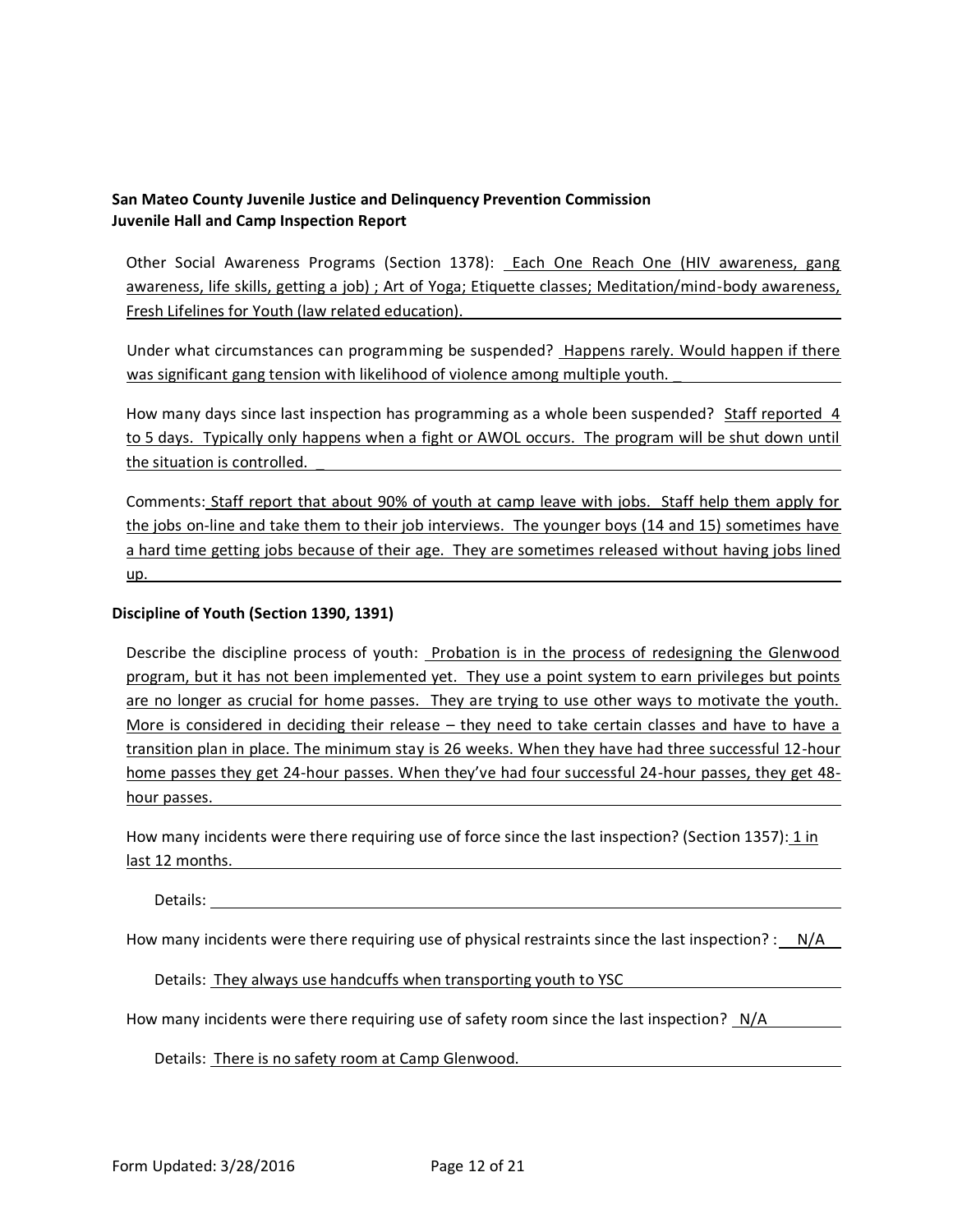Are all incidents which result in physical harm, serious threat of physical harm, or death reported in writing?  $\Box$  Yes  $\Box$  No Explain: They write up Serious Incident Reports.

When are searches of youth conducted (Section 1360)? When youth come back to the facility after leaving the grounds and after family visits.

Discipline Summary and Comments: Youth complained that they get sent to the hall for name-calling, swearing, or a threatening posture. They thought those kinds of behaviors could be dealt with at Camp. We followed up with staff who replied "We have reduced our number of HCDs tremendously in the last couple of years. We don't send youth out for name calling. If it is an aggressive comment or security threat is when we would remove a youth from camp. With our redesign we are looking to handle most of our discipline issues in house."

### **Grievances (Section 1361)**

Describe the Grievance Process:  $\Box$  Acceptable  $\Box$  Unacceptable: They have access to forms in their sections. They place them in the Grievance Box. The ISMs check the box daily and assign the grievances to a GS3 or ISM who meets with the young man to try and resolve the issue. Youth can appeal to Rod Moore or Christine Villanis if they are unsatisfied with the outcome of the meeting.

The youth interviewed said that the GSM/ISM talk to the youth about their grievances, but the GSM/ISM always backs up staff. They complain that nothing gets done/changed. We noticed that there were only 15 grievances. Staff reported that "many times the youth talk about an issue with the staff and try to argue or justify behavior that was not appropriate" and that often the youth will "want the grievance torn up after they have 'shopped' other staff to see if they will favor their side."

Number of grievances since last inspection: 15

Grievance Trends and/or Comments: no trends noticed

### **Correspondence (Section 1375) / Telephone (Section 1376)**

Access US Mail?  $\Box$  Yes  $\Box$  No Details:

Postage Free?  $\boxtimes$  Yes  $\square$  No Details:

Is incoming/Outgoing Mail screened? Ø Yes □ No

Details: The contract of the contract of the contract of the contract of the contract of the contract of the contract of the contract of the contract of the contract of the contract of the contract of the contract of the c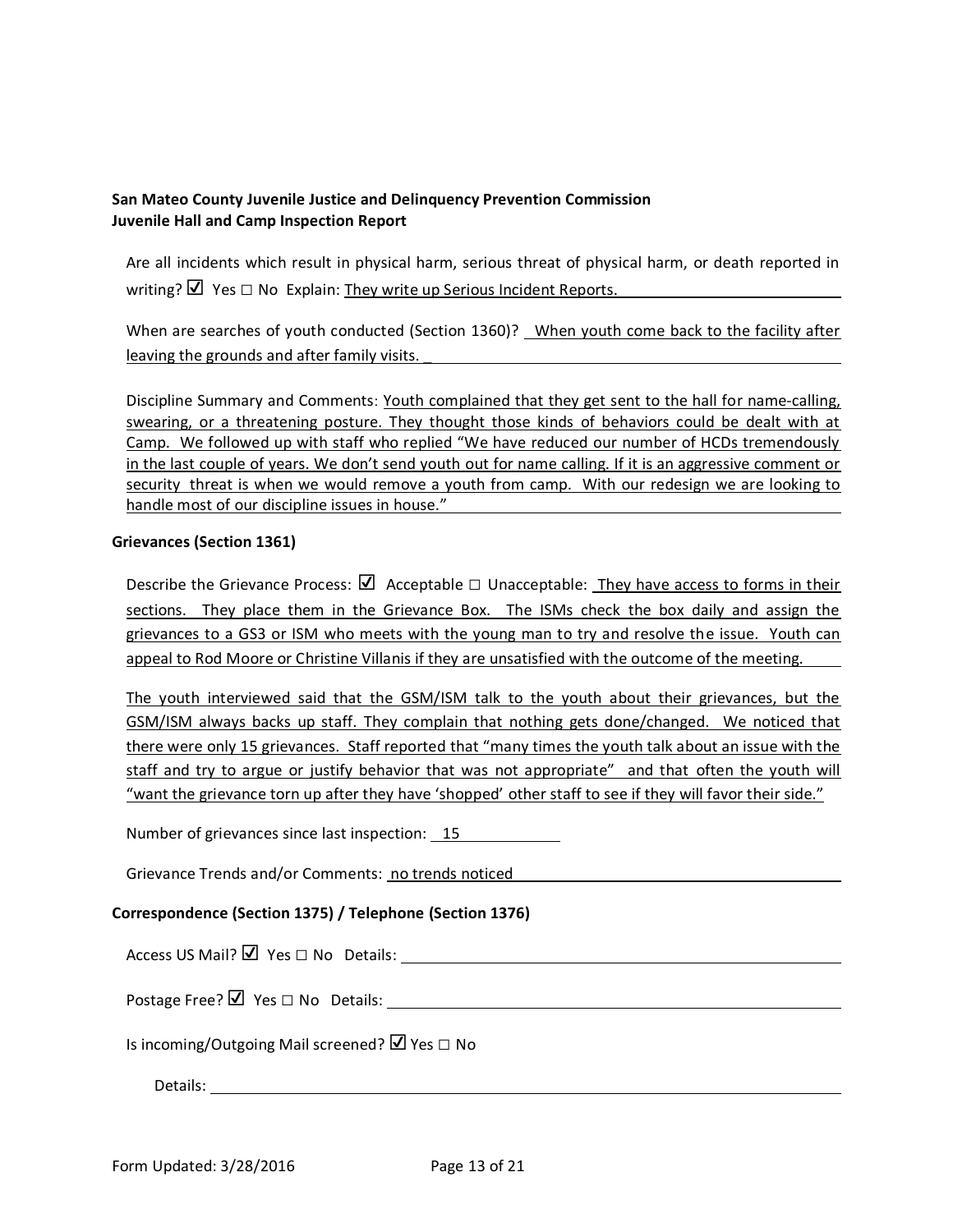| San Mateo County Juvenile Justice and Delinquency Prevention Commission<br><b>Juvenile Hall and Camp Inspection Report</b> |  |  |  |  |  |
|----------------------------------------------------------------------------------------------------------------------------|--|--|--|--|--|
| Provisions for Confidential Correspondence: $\Box$ Yes $\Box$ No                                                           |  |  |  |  |  |
| Details: For lawyers, court documents                                                                                      |  |  |  |  |  |
| Access to Telephone? Ø Yes □ No                                                                                            |  |  |  |  |  |
| Details: minimum 1x week; often more as needed to set up home pass plan and home passes.                                   |  |  |  |  |  |
| Correspondence/Telephone Summary and Comments: _________________________________                                           |  |  |  |  |  |
|                                                                                                                            |  |  |  |  |  |
| <b>Visiting (Section 1374)</b>                                                                                             |  |  |  |  |  |
| Visiting Schedule: Weekdays ______________________Weekends ____Sun 1:30 - 4pm__Special Events ____________                 |  |  |  |  |  |
| Note: If family cannot attend regular visiting hours, staff will set up another time or arrange to meet at                 |  |  |  |  |  |
| Adequate Space: $\Box$ Acceptable $\Box$ Unacceptable: Can visit outside depending on weather.                             |  |  |  |  |  |
|                                                                                                                            |  |  |  |  |  |
|                                                                                                                            |  |  |  |  |  |
|                                                                                                                            |  |  |  |  |  |
|                                                                                                                            |  |  |  |  |  |
| Under what circumstances would visitation be restricted? Restraining order, court order                                    |  |  |  |  |  |
| <u>—</u>                                                                                                                   |  |  |  |  |  |

Are visitation logs kept? ■ Yes □ No Details: \_\_\_\_\_\_\_\_\_\_\_\_\_\_\_\_\_\_\_\_\_\_\_\_\_\_\_\_\_\_\_\_\_\_\_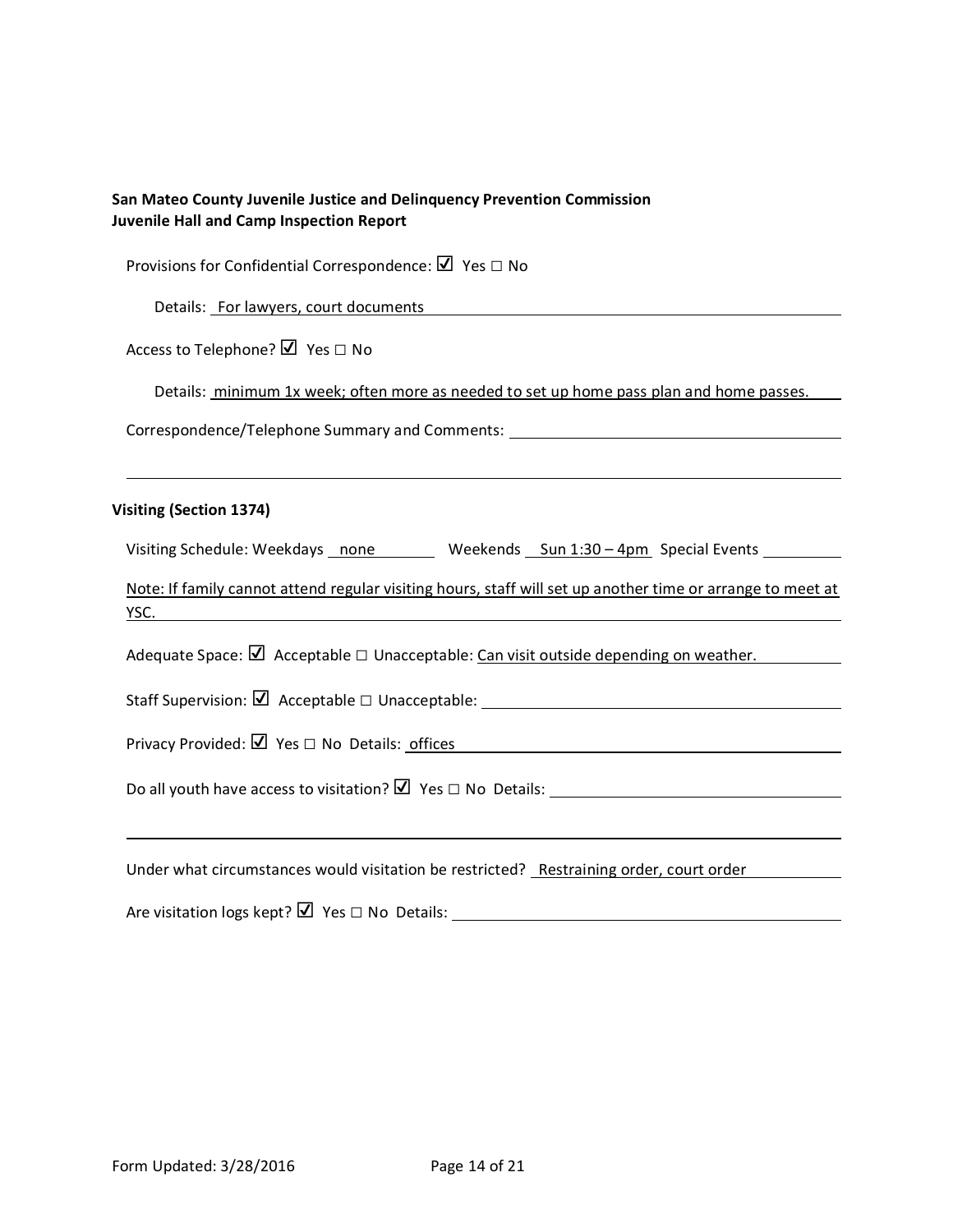#### **School (Section 1370)**

Number of Full-Time Instructors: 2 Full Time, 1 RSP (Resource Specialist) Teacher @ 60%

Number of Full-Time Instructional Aides: None as of May 10.

Number of Tutors (paid? Volunteer?): None in the classroom. However, several provide tutoring after school hours. \_

Frequency of Substitute Teachers: Available but rarely needed.

Number of youth attending School: 18 as of May 10.

Average Classroom Size: 8 students \_\_\_\_\_\_\_\_\_\_\_ Max Classroom Size: 20 students

Number of youth on independent study: 0 \_\_\_\_\_\_ Reason: Independent Study is not utilized at Glenwood. All youth attend school daily.

Number of youth not attending school 0 Reason: As noted above.

**Describe the general atmosphere of the classrooms:** General classroom atmosphere appears to be calm, respectful and positive. Good rapport was evident between staff and students. Youth in attendance seemed very engaged and focused on their assignments. \_

### **Adequate Supplies, Books, Paper, Computer?** ☑ Acceptable □ Unacceptable

Are youth given access to Computers/Internet?  $\Box$  Yes  $\Box$  No Details (when, for what purpose, supervision: While this is still a work in progress, at the present time, students do have access to computers and the Internet as deemed appropriate by school staff. The school's network currently has in place a filter system as well as a program that tracks individual search histories. Campus-wide wireless access is virtually complete and an acceptable use policy is expected to be completed and implemented by the fall.

Describe the relationship between school and juvenile hall staff: Currently, probation staff members are present in each classroom at all times. That being said, the relationship between probation staff and school personnel appears to be appropriate, positive and very effective.

Describe access to school, recreation, etc. for youth confined to their rooms: Not necessary at Glenwood as all youth attend class regularly. \_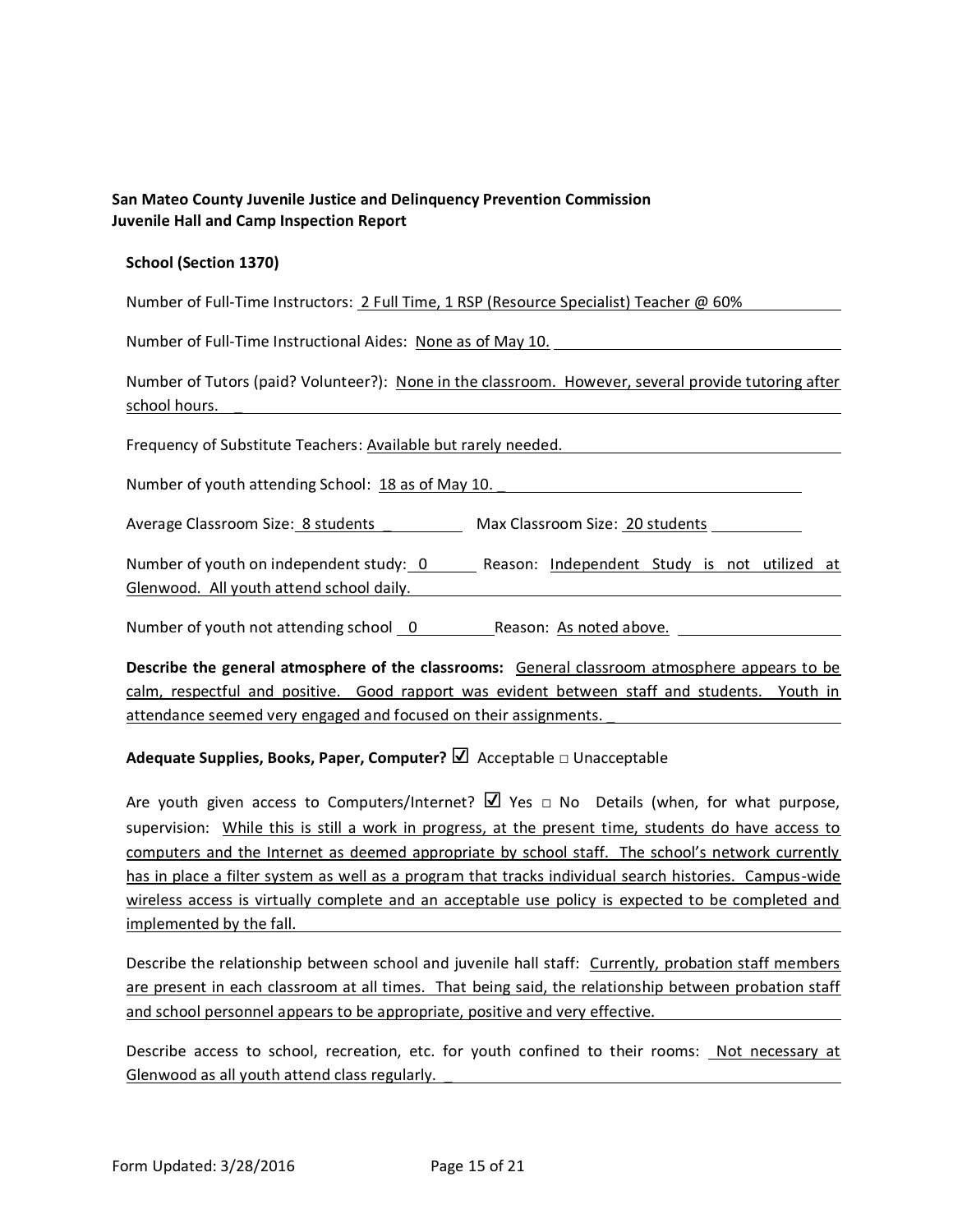When is school held on the unit instead of in the classroom? Never.

#### **Post High School/GED:**

Are there educational opportunities available for youth who have completed high school or their GED?  $\triangledown$  Yes  $\Box$  No Describe: Several educational opportunities for such youth are available through the Glenwood program. Through the Project Change program, students who have completed either diploma work or have completed the GED, are eligible to enroll at the College of San Mateo, through which they can take a "College Orientation Course" that will earn them college credits. Upon release from the Camp, students can utilize the Project Change Program at CSM to access mentoring services and the early class selection process.

Are youth given information and counseling regarding community college and four-year college options?  $\Box$  Yes  $\Box$  No Describe: This information is made available to Glenwood students through the Project Change Program.

Are youth given information/counseling about financial aid options for college?  $\Box$  Yes  $\Box$  No Describe: Students considering college attendance are provided counseling regarding financial aid options through the "Project Change" program, which also offers a yearly "FAFSA Day" that is designed to focus on access to various financial aid programs. \_

Are youth given resources for college entrance exam prep when appropriate?  $\Box$  Yes  $\Box$  No Describe: Such services are available but rarely used as most college bound students, upon their release from the Glenwood program, enroll in one of the local Community College programs, for which no entrance exams are required. \_

Are youth able to take courses for college credit online?  $\Box$  Yes  $\Box$  No Describe: Not at the present time. However, such a program is currently under discussion.

#### **Special Education/IEP Programs:**

How many youth in the facility have an Individualized Education Program (IEP)? While this is number can vary, as of May 10, 2016, 9 of 18 students have active IEP documents.

Do credentialed special education teachers participate in lesson planning and curriculum development?  $\Box$  Yes  $\Box$  No Camp Glenwood maintains a "push-in" special education model, that finds the school's Resource Specialist teacher in the general education classroom assisting students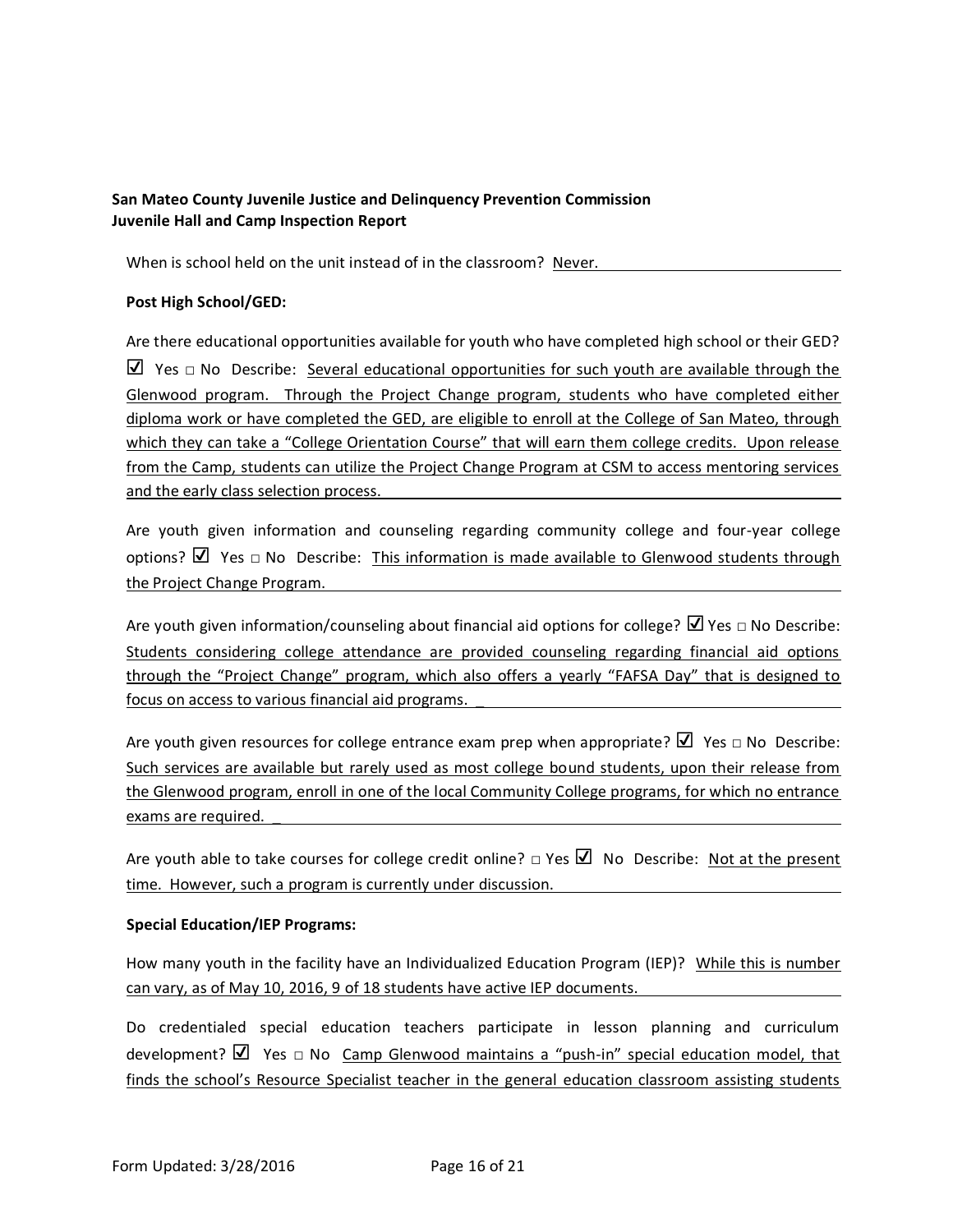with identified special needs. Evidence reveals that the Resource Specialist teacher and the general education teachers collaborate frequently regarding student progress and curriculum design.

Are regular IEP meetings held? Ø Yes □ No Describe: IEP meetings are held in accordance with legal timelines and are conducted at the Youth Services Center in San Mateo, rather than at the Camp in La Honda. IEP meetings are chaired by the Resource Teacher and are attended by the student's parents, case manager, representatives from administration and general education, as well as the student.

Are parents notified of these meetings?  $\boxtimes$  Yes  $\Box$  No In writing, as required by the Education Code.

Are parents permitted to attend these meetings?  $\Box$  Yes  $\Box$  No

Describe the most common obstacle to IEP compliance: The most common obstacle to convening a complete and legally compliant IEP team is scheduling. Because of transportation issues and/or work schedules, many parents find it difficult to attend IEP meetings. At the same time, convening all necessary personnel at the same time and place is a significant challenge.

#### **Summary and Comments:**

A review of evidence reveals that the staff and administration of the Glenwood school remain firmly committed to maintaining a supportive and challenging academic environment and to providing a positive and appropriate educational experience for all students. In order to effectively further this commitment, school staff is scheduled to participate in a summer "Boot Camp" program, offered by Summit Schools. Utilizing an online tool developed by Facebook, Glenwood staff, along with other educators from around the country, will be focusing on the further development and full implementation of the Personalized Learning program.

#### **Medical Health Services (Section 1400-1439)**

Describe the Health Services Staffing (number, qualifications): A nurse visits once a week. They use medical services at YSC or County when necessary.

Describe Physical Health Screenings (Section 1430, 1432) (confidential, trained staff, access, etc.): Youth are screened at YSC before coming to Glenwood.

Describe availability of Medical Health Services (how do youth request/receive care) Youth use medical request forms. Nurse checks the box once a week. For more urgent problems, they will call the medical staff.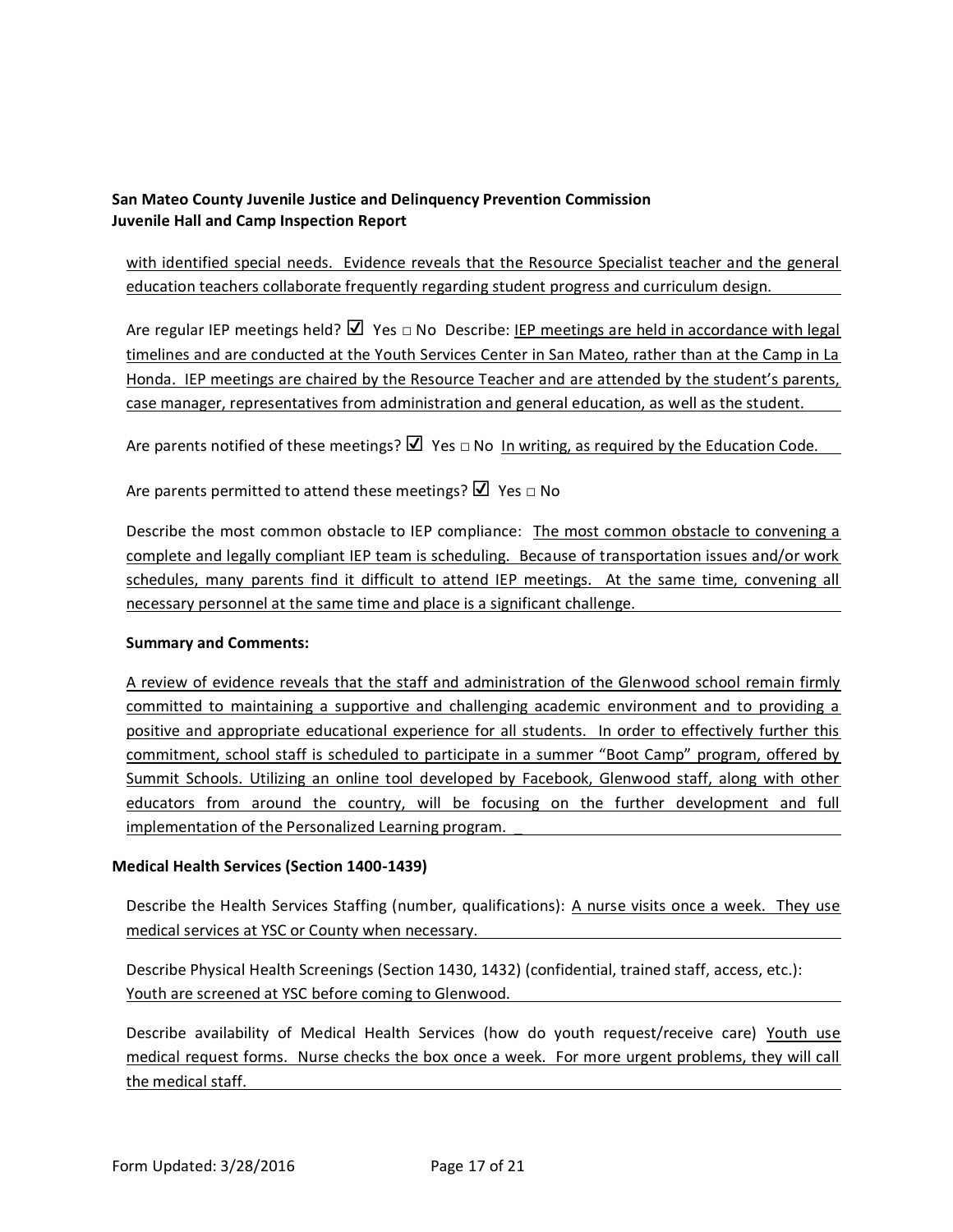Describe availability of Dental Services (maintenance, for emergencies) Dental services are provided by YSC for maintenance and emergencies. Medical staff informs them when youth need to come in. For emergencies, they call YSC.

Describe Medication Access & Distribution (Section 1438, 1439): Lead GS staff distributes regular medication. Staff cannot distribute over-the-counter (OTC) medication. Nurse must authorize OTC meds. Staff will call YSC with symptoms and nurse will tell them what to do (authorize OTC medications, for example). Nurse is available until 10pm. After 10 pm the youth is taken to Chope if necessary.

Describe 24/7 on-call emergency medical and health services. They will call an ambulance. They also call YSC and, if appropriate to treat the youth at YSC, accompany the youth to YSC. The youth may then spend the night at YSC until the next pick up.

Medical Health Summary and Comments: Youth would like their own hygiene products. One said that the soap they are provided exacerbates his acne. Another said that his acne medication is not always provided.

### **Mental Health Services (Section 1437)**

Describe the Mental Health Staffing (number, qualifications): They have a PT (> half time) mental health clinician, which staff reports is OK for the number of youth they have now. Star Vista also provides classes and one-on-one services. They also have one Mental Health intern who started at the end of August, and a family therapist assigned to Camp Glenwood in September.

Describe Mental Health Screenings (setting, confidential, trained staff, access, etc.): Not all youth receive mental health screenings. If the probation officer or Judge orders a mental health screening, it is done by BHRS.

How is crisis intervention handled? If staff is onsite, they help out. Staff can call a mental health clinician to talk to the youth. There is an after hours on-call clinician available as well.

What therapy services and preventative treatment is offered? Therapy with mental health clinicians. Classes and one-on-one services with Star Vista. Family therapy is offered at YSC. They schedule it for the day that youth have court appearances to minimize the youth's absence from Camp programming.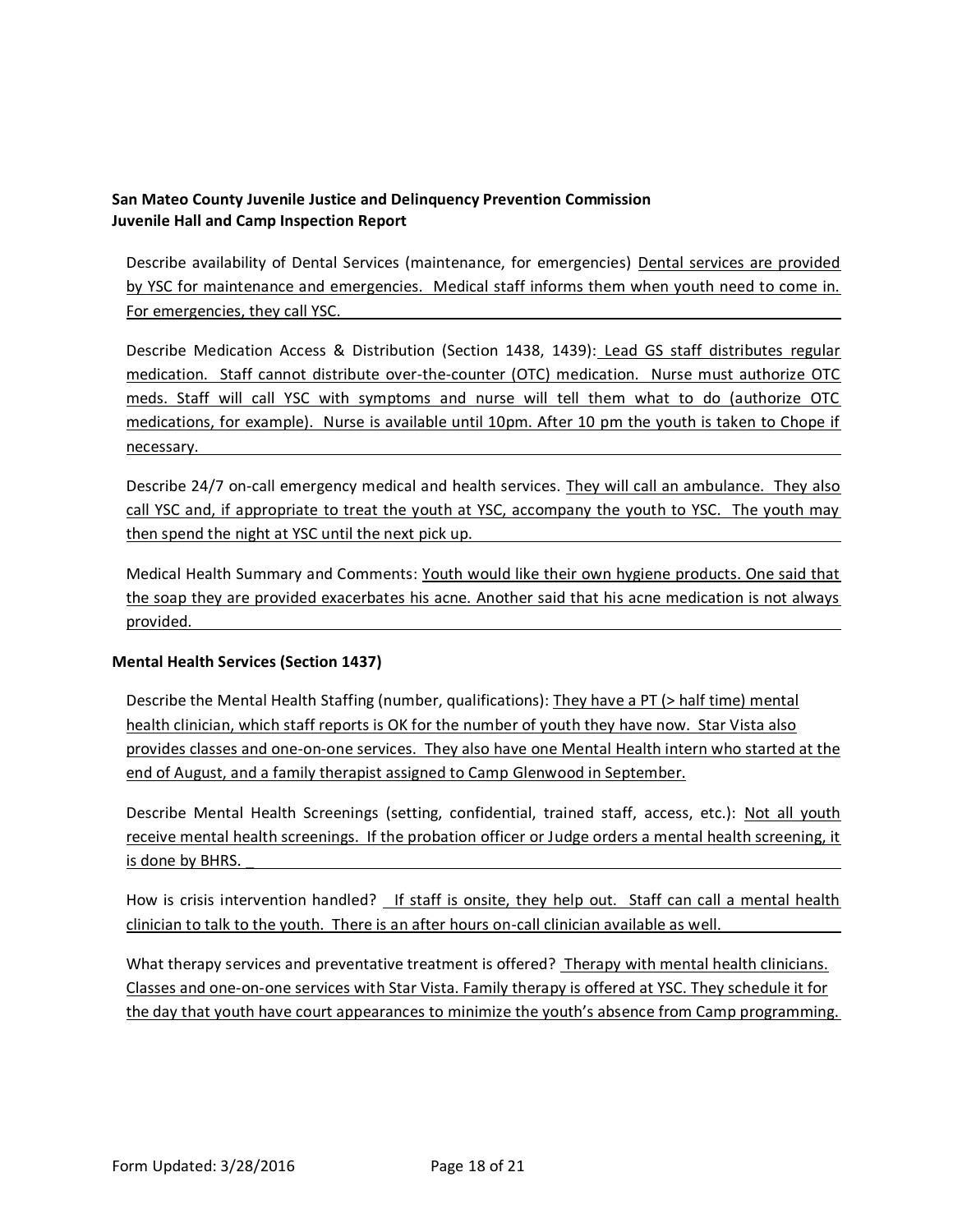Does the facility have a suicide prevention plan (Section 1329)?  $\Box$  Yes  $\Box$  No Details: They have one that covers all three sites and conforms with Title 15 requirements.

Describe the 24/7 on-call mental health services: Staff can call a mental health clinician to talk to youth. There is an after hours on-call clinician available as well. If they can't take care of the problem, they will transport youth. Dr. Dan Vermillion, who is a psychiatrist, sees any boys on meds.

Mental Health Summary and Comments: They've increased the hours of the BHRS clinician. A little more than  $\frac{1}{2}$  time. Boys go to the Hall for family therapy. Try to coordinate when they are at YSC for court.

#### **Overall Impressions and Comments**

- The camp program is in the midst of being reconfigured, but it is impressive as it is.
- Camp staff goes the extra mile to help youth find jobs they can begin when they leave the camp. Restarting craft training through Paxton Peterson this fall will broaden the employment possibilities for the boys.
- It is clear that Camp staff care about and have a good relationship with the boys.
- The County Office of Education is to be commended for a number of things:
	- o 5-year WASC accreditation which is a major achievement. Credits from all three facilities' schools are now transferable to four-year colleges.
	- o Project Change which is a great resource for young people in all three facilities.
	- o Partnership with Summit School
	- o Youth commented that the "teachers really care about you."
- The condition of the buildings has been substantially improved over the last few years. More improvements are planned, including new furnishings to make the facility more homelike.

#### **Concerns**

● It is taking a long time to get Internet access properly set up so that youth can be supervised and use the Internet. This should be a priority. Camp Glenwood youth are at a disadvantage in their schooling if opportunities to learn computer skills are not available to them.

### **Signature of Commissioner(s) preparing this report:**

| /s/ Mieke Barrows (inspection lead)       | Date: 7/11/2016  |
|-------------------------------------------|------------------|
| /s/ Rick Boitano (school inspection lead) | Date: 11/29/2016 |
| /s/ Valerie Gibbs (school inspection)     | Date: 11/29/2016 |
| /s/ Susan Swope (inspection)              | Date: 8/4/2016   |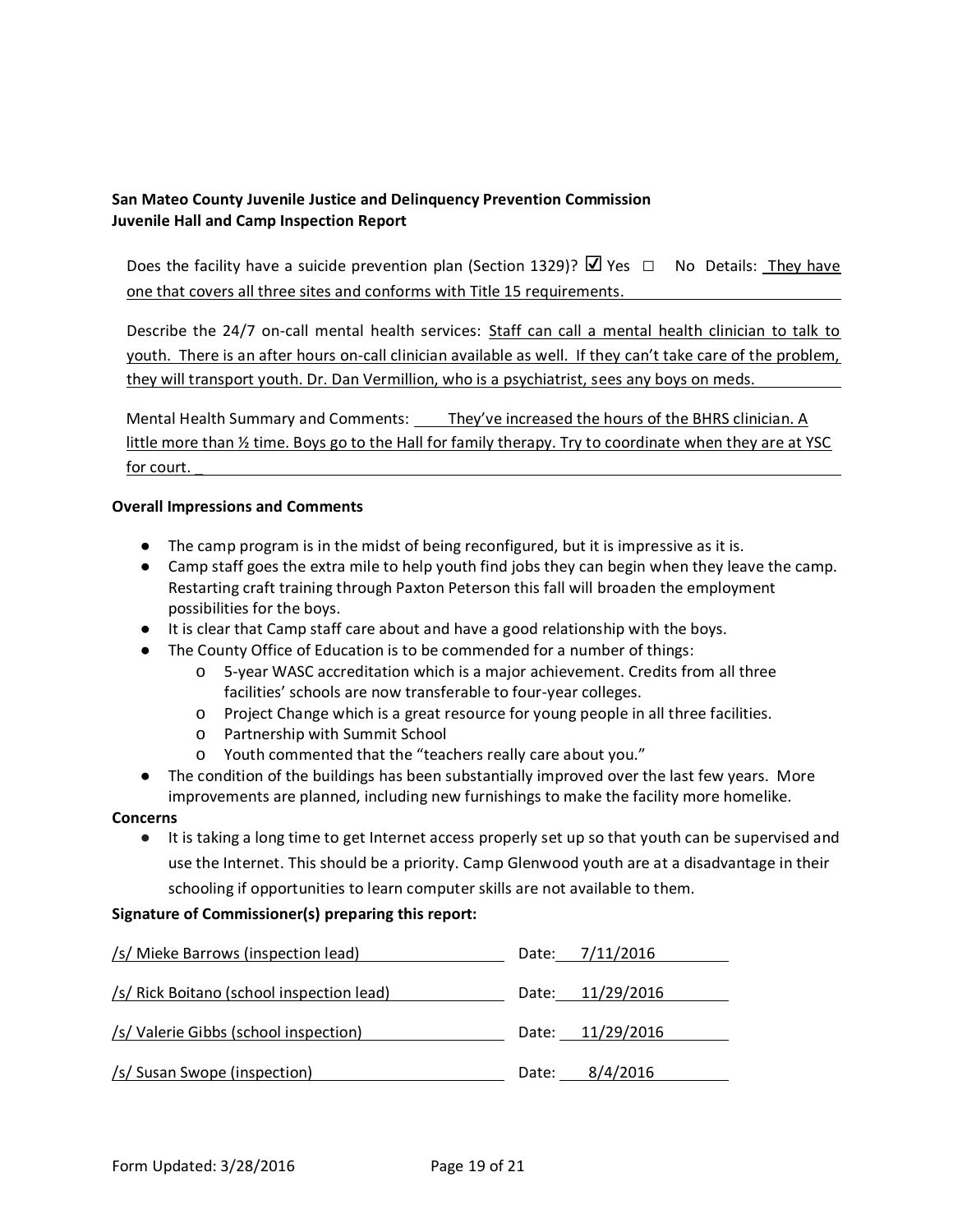## **ATTACHMENTS**

#### **ATTACHMENT 1: SCHOOL SUPPLEMENT**

**How/Where do students receive instruction when school is overcrowded or it is raining?**  Since the school has not been at capacity for quite some time and as all pathways to classrooms are covered, this is not an issue at Camp Glenwood.

#### **How many minutes of instruction per week do students receive?**

Instructional minutes are in compliance with the requirements of the California Department of Education.

#### **Do students attend school within three (3) days of placement?** Yes.

## **How are limited English-speaking students identified and served? How soon are these services provided once the student has been identified as non-English proficient?**

Students are identified as "English Learners" in a number of different ways. Individual student ELD status is often detailed in information Received from the student's previous school program as are the student's most recent CELDT scores. This material is evaluated at the Youth Services Center and forwarded to the staff at Glenwood along with recommendations regarding ELD status prior to the student's arrival at Glenwood. Should this material not be available, students would be screened at the Youth Services Center, at which time information regarding ELD status would be compiled and sent to the staff at Glenwood. Accordingly, Glenwood staff members are aware of individual student ELD status and needs at the time of their arrival. As noted during our inspection, the school staff and administration consider effectively serving English Learner students to be a critical component of future curricular planning. Accordingly, this population is featured prominently in the 2016-17 San Mateo County Office of Education LCAP document. At the present time, all Glenwood teachers are trained in the appropriate use of SDAIE techniques and all are CLAD certified.

#### **Propose areas of Commendation and Improvement for the school program.**

#### *Commendation***:**

- The instructional staff at Camp Glenwood is commended for their dedication and commitment to providing a quality educational experience for all students.
- The Camp Glenwood Educational program is commended for providing all students with an educational environment designed to promote the social and academic growth of all students.
- The staff at Glenwood is commended for the successful implementation of the Positive Behavior Intervention and Supports (PBIS) system, which is used by staff to maintain a calm and positive learning environment.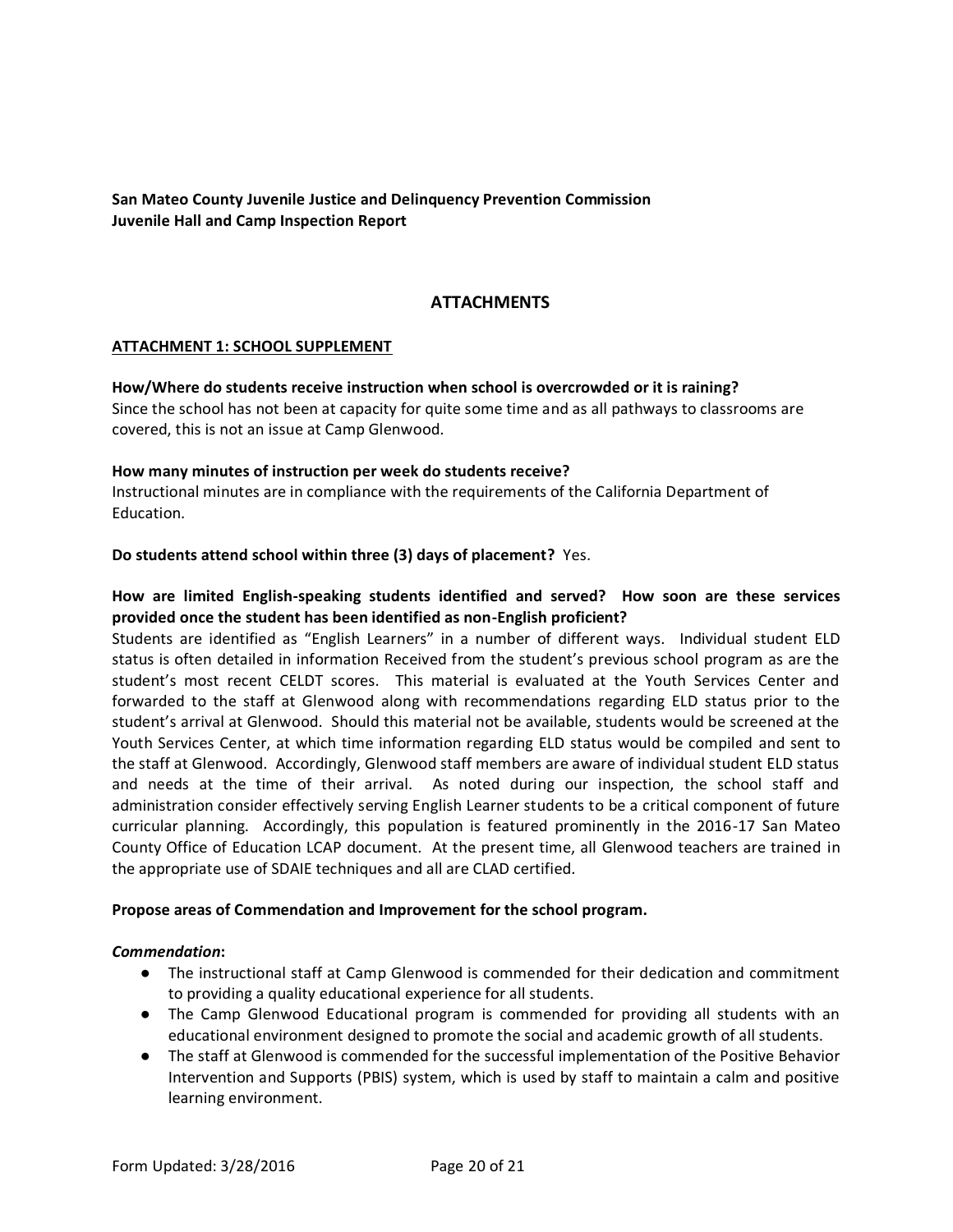- The school staff and administration are commended for their commitment to the eventual full implementation of the Personalized Learning approach, designed to promote the academic success of all students, as well as for their commitment to the eventual full implementation of "online" learning programs.
- The Western Association of Schools and Colleges, which has recently awarded a full six-year Accreditation Status to the San Mateo County Court and Community Schools program. The staff and administration of the Glenwood Educational program is to be commended for their contributions in achieving this significant programmatic milestone.

#### *Improvements:*

- The Glenwood staff and administration are encouraged to continue their efforts in addressing the academic and social needs of the program's English Learner students.
- The Glenwood staff and administration are encouraged to complete the full implementation of the Personalized Learning approach.

#### **Student Interviews**

Students had the following comments regarding their school experience at Camp Glenwood:

- **What are you studying?** 
	- *English, "The Pearl" by John Steinbeck*
	- *About the Author's intent and purpose*
	- *The similarities between our lives and the lives of the characters in the story.*
	- *How our teacher calls it character development*
	- *We have learned many new things to look for in a story. "Between the Lines"*
	- *Math, Science and Social Studies sometimes.*

#### • **Compare the Court School program to that of your home school.**

- *Smaller classes*
- *Fewer distractions*
- *More individual help*
- *Teacher answers your questions*
- *Teachers and staff really care about you*
- **What do you like about the Court School?** 
	- *Less drama*
	- *High levels of interest*
	- *Work returned quickly*
	- *Know daily how you are doing*
	- *Safety and security*
	- *Really like the garden and learning about growing things*